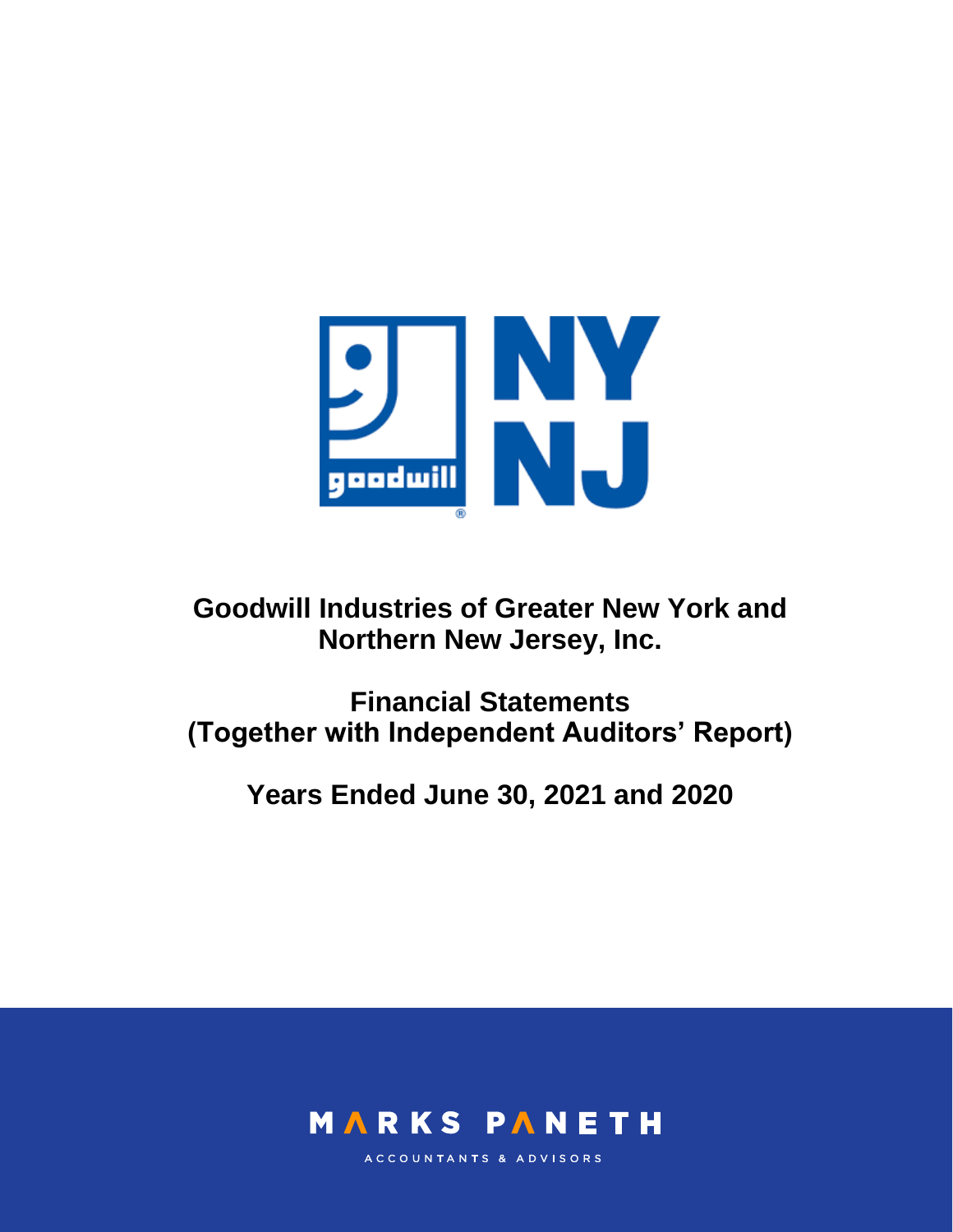# **GOODWILL INDUSTRIES OF GREATER NEW YORK AND** NORTHERN NEW JERSEY, INC.

# **FINANCIAL STATEMENTS** (Together with Independent Auditors' Report)

**YEARS ENDED JUNE 30, 2021 AND 2020** 

# **CONTENTS**

## Page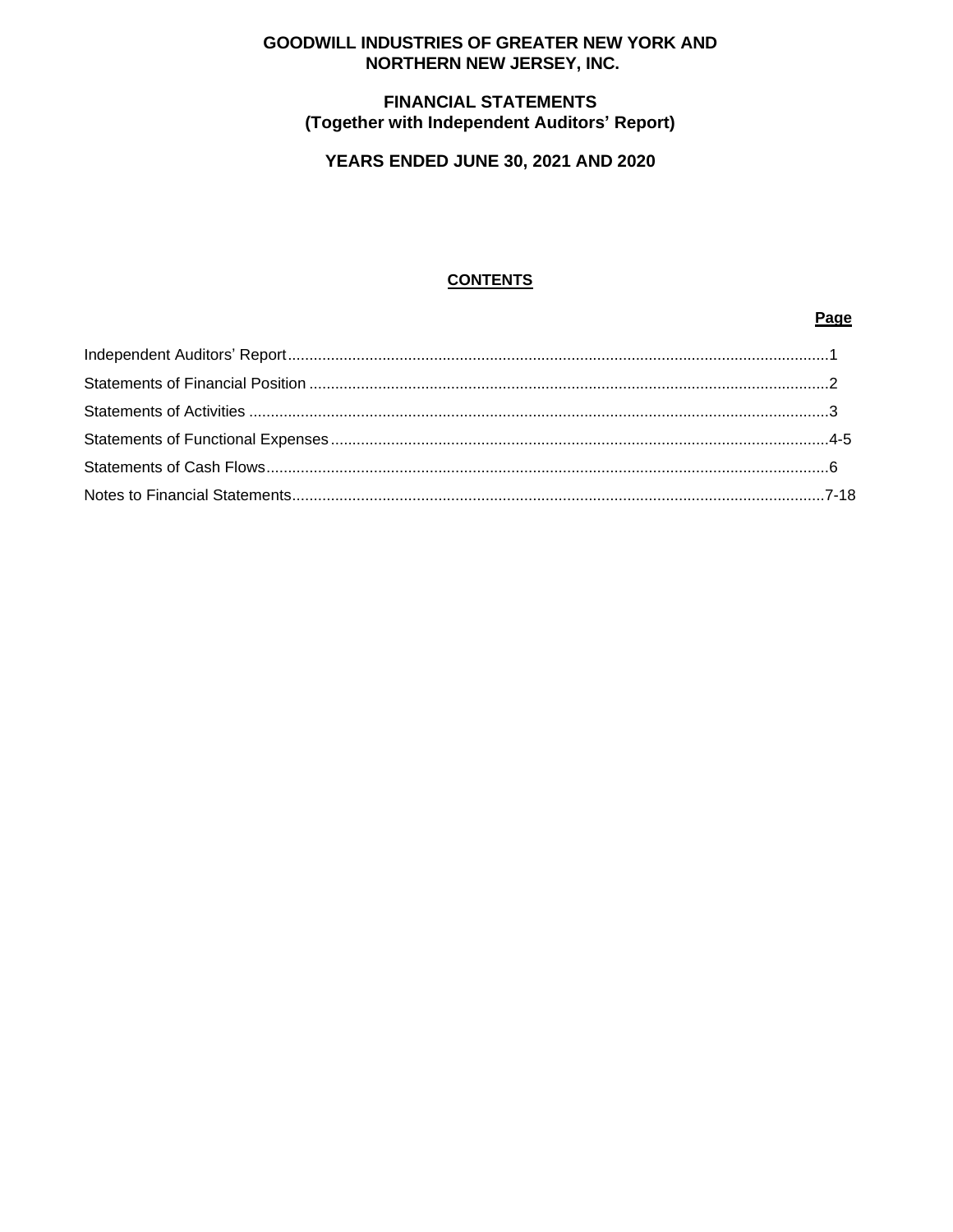Marks Paneth LLP 685 Third Avenue New York, NY 10017 P 212.503.8800 F 212.370.3759 markspaneth.com



# **INDEPENDENT AUDITORS' REPORT**

To the Board of Directors Goodwill Industries of Greater New York and Northern New Jersey, Inc.

We have audited the accompanying financial statements of Goodwill Industries of Greater New York and Northern New Jersey, Inc. ("Goodwill"), which comprise the statements of financial position as of June 30, 2021 and 2020, and the related statements of activities, functional expenses and cash flows for the years then ended, and the related notes to the financial statements.

## *Management's Responsibility for the Financial Statements*

Management is responsible for the preparation and fair presentation of these financial statements in accordance with accounting principles generally accepted in the United States of America; this includes the design, implementation, and maintenance of internal control relevant to the preparation and fair presentation of financial statements that are free from material misstatement, whether due to fraud or error.

## *Auditors' Responsibility*

Our responsibility is to express an opinion on these financial statements based on our audits. We conducted our audits in accordance with auditing standards generally accepted in the United States of America. Those standards require that we plan and perform the audit to obtain reasonable assurance about whether the financial statements are free from material misstatement.

An audit involves performing procedures to obtain audit evidence about the amounts and disclosures in the financial statements. The procedures selected depend on the auditor's judgment, including the assessment of the risks of material misstatement of the financial statements, whether due to fraud or error. In making those risk assessments, the auditor considers internal control relevant to the entity's preparation and fair presentation of the financial statements in order to design audit procedures that are appropriate in the circumstances, but not for the purpose of expressing an opinion on the effectiveness of the entity's internal control. Accordingly, we express no such opinion. An audit also includes evaluating the appropriateness of accounting policies used and the reasonableness of significant accounting estimates made by management, as well as evaluating the overall presentation of the financial statements.

We believe that the audit evidence we have obtained is sufficient and appropriate to provide a basis for our audit opinion.

#### *Opinion*

In our opinion, the financial statements referred to above present fairly, in all material respects, the financial position of Goodwill Industries of Greater New York and Northern New Jersey, Inc. as of June 30, 2021 and 2020, and the changes in its net assets and its cash flows for the years then ended in accordance with accounting principles generally accepted in the United States of America.

Marks Paneth UP

New York, NY November 29, 2021

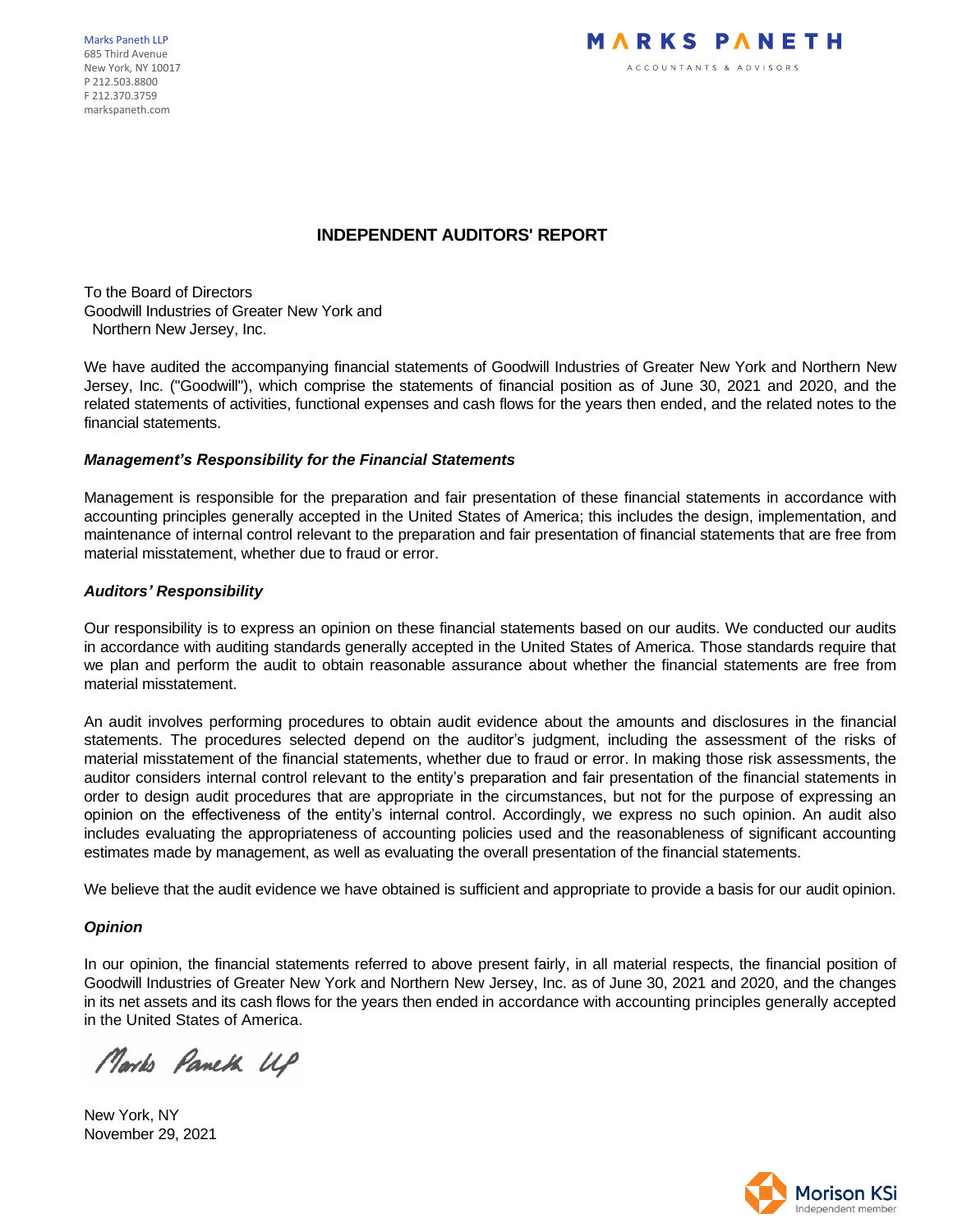# **GOODWILL INDUSTRIES OF GREATER NEW YORK AND NORTHERN NEW JERSEY, INC. STATEMENTS OF FINANCIAL POSITION AS OF JUNE 30, 2021 AND 2020**

|                                                                   | 2021                  | 2020                    |
|-------------------------------------------------------------------|-----------------------|-------------------------|
| <b>ASSETS</b>                                                     |                       |                         |
| Cash and cash equivalents (Notes 2D and 15)                       | \$<br>17,186,417      | \$<br>18,715,802        |
| Accounts receivable, net (Notes 2F and 4)                         | 11,143,906            | 10,668,617              |
| Contributions receivable (Note 2F)                                | 19,000                | 44,933                  |
| Note receivable (Note 5)                                          | 500,000               |                         |
| Inventory (Note 2G)                                               | 2,623,201             | 2,525,366               |
| Prepaid expenses, deferred charges and other                      | 799,691               | 1,637,819               |
| Assets held for sale (Note 5)                                     |                       | 1,779,801<br>23,766,399 |
| Investments (Notes 2E, 2K, 6, and 12)<br>Security deposits        | 40,837,484<br>857,461 | 840,599                 |
| Property and equipment, net (Notes 2C and 5)                      | 9,061,149             | 8,049,893               |
|                                                                   |                       |                         |
| <b>TOTAL ASSETS</b>                                               | \$<br>83,028,309      | \$<br>68,029,229        |
| <b>LIABILITIES</b>                                                |                       |                         |
| Accounts payable and accrued expenses (Note 16)                   | \$<br>14,817,652      | \$<br>15,276,674        |
| Payroll taxes payable                                             | 1,706,593             | 525,695                 |
| <b>Accrued salaries</b>                                           | 1,195,444             | 861,316                 |
| Accrued vacation                                                  | 1,185,358             | 1,043,414               |
| Deferred revenue/due to funding sources (Note 7)                  | 4,250,859             | 5,729,482               |
| Deferred rent (Note 2L)                                           | 2,875,280             | 1,364,266               |
| Line of credit payable (Note 8)                                   | 5,000,000             | 5,000,000               |
| Equipment loan payable (Note 10)                                  | 2,410,722             | 3,239,313               |
| Paycheck Protection Program Ioan payable (Note 9)<br>Loan payable | 10,000,000            | 20,422                  |
| <b>TOTAL LIABILITIES</b>                                          | 43,441,908            | 33,060,582              |
| <b>COMMITMENTS AND CONTINGENCIES (Note 14)</b>                    |                       |                         |
| <b>NET ASSETS (Note 2B)</b>                                       |                       |                         |
| Without donor restrictions:                                       |                       |                         |
| Operating                                                         | 11,748,154            | 12,725,213              |
| Board designated for endowment (Note 12)                          | 26,426,138            | 21,402,097              |
| Total without donor restrictions                                  | 38,174,292            | 34,127,310              |
| With donor restrictions (Notes 11 and 12)                         | 1,412,109             | 841,337                 |
| <b>TOTAL NET ASSETS</b>                                           | 39,586,401            | 34,968,647              |
| TOTAL LIABILITIES AND NET ASSETS                                  | \$<br>83,028,309      | \$<br>68,029,229        |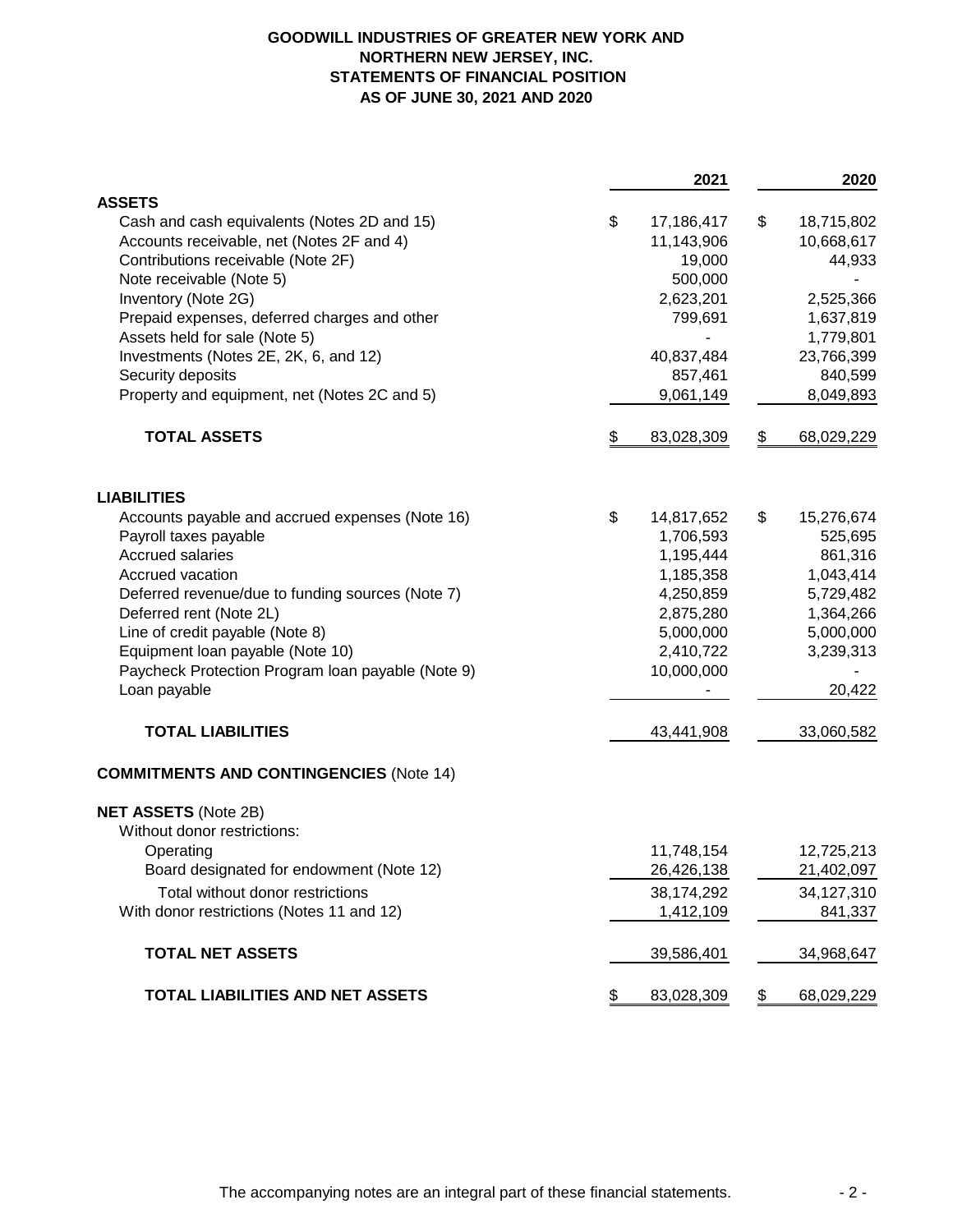#### **GOODWILL INDUSTRIES OF GREATER NEW YORK AND NORTHERN NEW JERSEY, INC. STATEMENTS OF ACTIVITIES FOR THE YEARS ENDED JUNE 30, 2021 AND 2020**

|                                                          |                                             | For the Year Ended June 30, 2021 |     |                                          |    | For the Year Ended June 30, 2020 |     |                                             |                                          |                |    |                      |
|----------------------------------------------------------|---------------------------------------------|----------------------------------|-----|------------------------------------------|----|----------------------------------|-----|---------------------------------------------|------------------------------------------|----------------|----|----------------------|
|                                                          | <b>Without Donor</b><br><b>Restrictions</b> |                                  |     | <b>With Donor</b><br><b>Restrictions</b> |    | <b>Total</b><br>2021             |     | <b>Without Donor</b><br><b>Restrictions</b> | <b>With Donor</b><br><b>Restrictions</b> |                |    | <b>Total</b><br>2020 |
| <b>OPERATING REVENUES:</b>                               |                                             |                                  |     |                                          |    |                                  |     |                                             |                                          |                |    |                      |
| <b>Public Support:</b>                                   |                                             |                                  |     |                                          |    |                                  |     |                                             |                                          |                |    |                      |
| Contributions (Notes 2G, 2M, 2N)                         | \$<br>668,197                               |                                  | \$  | 400,000                                  | \$ | 1,068,197                        | \$  | 646,344                                     | \$                                       |                | \$ | 646.344              |
| Bequests and legacies (Note 2H)                          |                                             |                                  |     |                                          |    |                                  |     | 279,888                                     |                                          |                |    | 279.888              |
| Contributed revenue - donated goods (Note 2G)            | 31.576.222                                  |                                  |     |                                          |    | 31,576,222                       |     | 30,304,370                                  |                                          |                |    | 30,304,370           |
| Net assets released from restrictions (Note 11)          | 39,786                                      |                                  |     | (39, 786)                                |    |                                  |     |                                             |                                          |                |    |                      |
| <b>Total Public Support</b>                              | 32,284,205                                  |                                  |     | 360,214                                  |    | 32,644,419                       |     | 31,230,602                                  |                                          |                |    | 31,230,602           |
| <b>Governmental Support:</b>                             |                                             |                                  |     |                                          |    |                                  |     |                                             |                                          |                |    |                      |
| Fees and grants from governmental agencies (Note 2N)     | 22,298,956                                  |                                  |     |                                          |    | 22,298,956                       |     | 22,199,423                                  |                                          |                |    | 22,199,423           |
|                                                          |                                             |                                  |     |                                          |    |                                  |     |                                             |                                          |                |    |                      |
| <b>Total Governmental Support</b>                        | 22,298,956                                  |                                  |     |                                          |    | 22,298,956                       |     | 22,199,423                                  |                                          |                |    | 22,199,423           |
| <b>Other Revenue:</b>                                    |                                             |                                  |     |                                          |    |                                  |     |                                             |                                          |                |    |                      |
| Industrial operations (Note 2O)                          | 26,879,761                                  |                                  |     |                                          |    | 26,879,761                       |     | 33,392,500                                  |                                          |                |    | 33,392,500           |
| Tenant rent                                              |                                             |                                  |     |                                          |    |                                  |     | 828,970                                     |                                          |                |    | 828,970              |
| Gain on sale of property and equipment (Note 5)          | 11,526,870                                  |                                  |     |                                          |    | 11,526,870                       |     |                                             |                                          |                |    |                      |
| Gain on sale of interest in affiliate (Notes 1 and 6)    |                                             |                                  |     |                                          |    |                                  |     | 29,934,901                                  |                                          |                |    | 29,934,901           |
| Endowment earnings appropriations (Note 12)              | 1,126,384                                   |                                  |     |                                          |    | 1,126,384                        |     | 1,070,840                                   |                                          |                |    | 1,070,840            |
| Other                                                    | 667,336                                     |                                  |     |                                          |    | 667,336                          |     | 223,473                                     |                                          |                |    | 223,473              |
| <b>Total Other Revenue</b>                               | 40,200,351                                  |                                  |     |                                          |    | 40,200,351                       |     | 65,450,684                                  |                                          |                |    | 65,450,684           |
| <b>TOTAL OPERATING REVENUES</b>                          | 94,783,512                                  |                                  |     | 360,214                                  |    | 95,143,726                       |     | 118,880,709                                 |                                          |                |    | 118,880,709          |
| <b>OPERATING EXPENSES: (Note 2I)</b>                     |                                             |                                  |     |                                          |    |                                  |     |                                             |                                          |                |    |                      |
| Program Services                                         |                                             |                                  |     |                                          |    |                                  |     |                                             |                                          |                |    |                      |
| Industrial operations                                    | 52,231,986                                  |                                  |     |                                          |    | 52,231,986                       |     | 69,170,745                                  |                                          |                |    | 69,170,745           |
| Rehabilitation and employment services                   | 25,289,403                                  |                                  |     |                                          |    | 25,289,403                       |     | 23,871,264                                  |                                          |                |    | 23,871,264           |
| Housing<br><b>Supporting Services</b>                    |                                             |                                  |     |                                          |    |                                  |     | 1,091,442                                   |                                          |                |    | 1,091,442            |
| Management and administration                            | 15,119,764                                  |                                  |     |                                          |    | 15,119,764                       |     | 15,036,348                                  |                                          |                |    | 15,036,348           |
| Other supporting services                                | 1,074,233                                   |                                  |     |                                          |    | 1,074,233                        |     | 125,522                                     |                                          |                |    | 125,522              |
| Fundraising                                              | 534,171                                     |                                  |     |                                          |    | 534,171                          |     | 652,804                                     |                                          | $\overline{a}$ |    | 652,804              |
| <b>TOTAL OPERATING EXPENSES</b>                          | 94,249,557                                  |                                  |     |                                          |    | 94,249,557                       |     | 109,948,125                                 |                                          |                |    | 109,948,125          |
| <b>OPERATING INCOME</b>                                  | 533,955                                     |                                  |     | 360,214                                  |    | 894,169                          |     | 8,932,584                                   |                                          |                |    | 8,932,584            |
|                                                          |                                             |                                  |     |                                          |    |                                  |     |                                             |                                          |                |    |                      |
| <b>NONOPERATING INCOME (LOSS):</b>                       |                                             |                                  |     |                                          |    |                                  |     |                                             |                                          |                |    |                      |
| Investment activity (Note 6)                             | 5,024,041                                   |                                  |     | 210,558                                  |    | 5,234,599                        |     | (992, 739)                                  |                                          |                |    | (992, 739)           |
| Occupancy expense (below) above lease payments (Note 2L) | (1,511,014)                                 |                                  |     |                                          |    | (1,511,014)                      |     | 834,776                                     |                                          |                |    | 834,776              |
| <b>TOTAL NONOPERATING INCOME (LOSS)</b>                  | 3,513,027                                   |                                  |     | 210,558                                  |    | 3,723,585                        |     | (157, 963)                                  |                                          |                |    | (157, 963)           |
| <b>CHANGES IN NET ASSETS</b>                             | 4,046,982                                   |                                  |     | 570,772                                  |    | 4,617,754                        |     | 8,774,621                                   |                                          |                |    | 8,774,621            |
| Net Assets - Beginning of Year                           | 34,127,310                                  |                                  |     | 841,337                                  |    | 34,968,647                       |     | 25,352,689                                  |                                          | 841,337        |    | 26,194,026           |
| <b>NET ASSETS - END OF YEAR</b>                          | 38,174,292<br>\$.                           |                                  | \$. | 1.412.109                                | \$ | 39.586.401                       | \$. | 34,127,310                                  | \$                                       | 841,337        | \$ | 34.968.647           |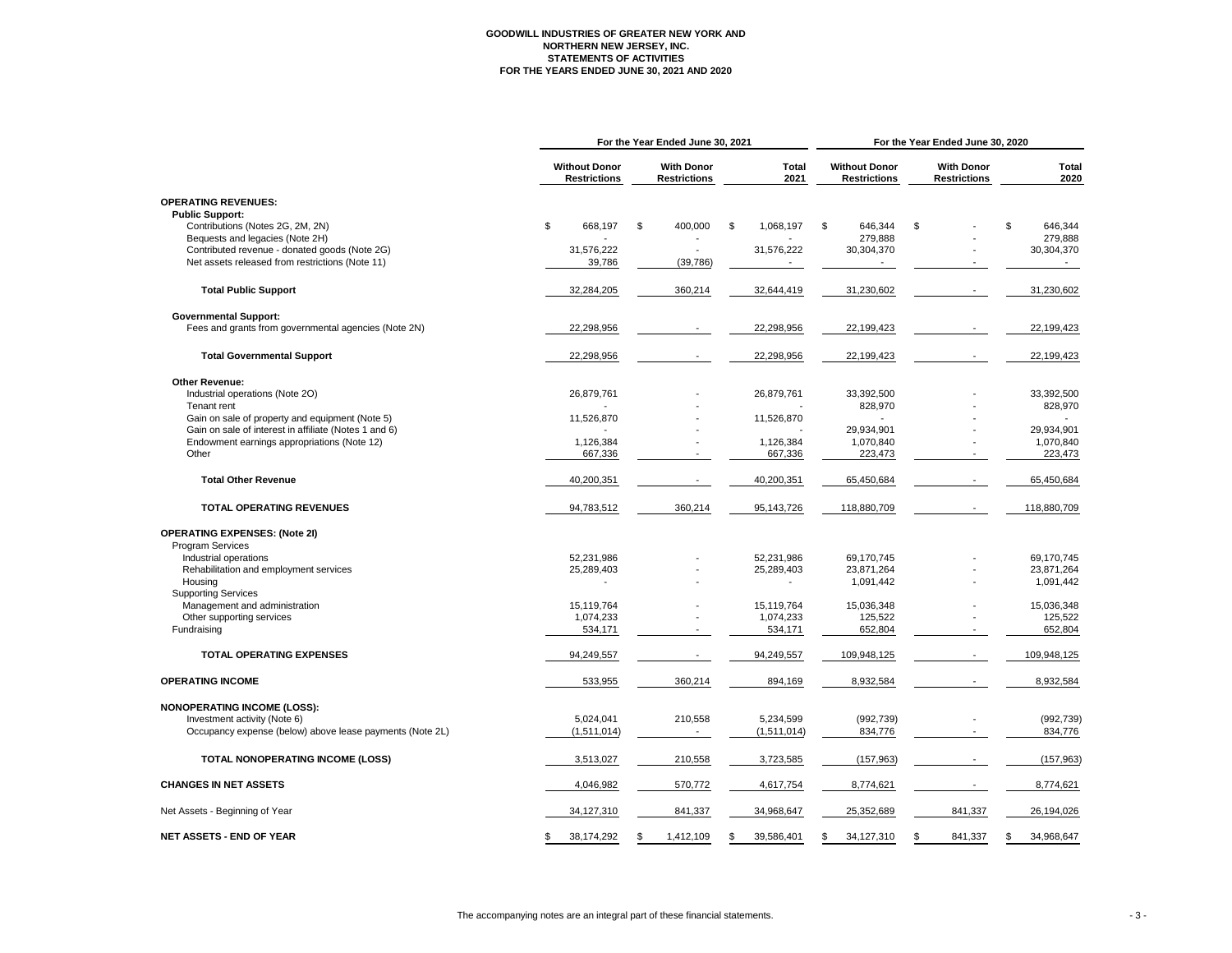#### **GOODWILL INDUSTRIES OF GREATER NEW YORK AND NORTHERN NEW JERSEY, INC. STATEMENT OF FUNCTIONAL EXPENSES FOR THE YEAR ENDED JUNE 30, 2021 (With Comparative Totals for the Year Ended June 30, 2020)**

|                                                                                        | For the Year Ended June 30, 2021 |                                       |    |                                                            |  |                                            |     |                                     |    |                                               |                         |     |                                               |    |                                       |                                       |
|----------------------------------------------------------------------------------------|----------------------------------|---------------------------------------|----|------------------------------------------------------------|--|--------------------------------------------|-----|-------------------------------------|----|-----------------------------------------------|-------------------------|-----|-----------------------------------------------|----|---------------------------------------|---------------------------------------|
|                                                                                        |                                  | <b>Program Services</b>               |    |                                                            |  |                                            |     | <b>Supporting Services</b>          |    |                                               |                         |     |                                               |    |                                       |                                       |
|                                                                                        |                                  | Industrial<br>Operations              |    | <b>Rehabilitation</b><br>and Employment<br><b>Services</b> |  | <b>Total</b><br>Program<br><b>Services</b> |     | Management<br>and<br>Administration |    | Other<br><b>Supporting</b><br><b>Services</b> | Fundraising             |     | Total<br><b>Supporting</b><br><b>Services</b> |    | <b>Total</b><br>2021                  | Total<br>2020                         |
| Salaries:<br>Program participants<br>Employees<br>Payroll taxes and benefits (Note 13) | \$                               | 13,918,825<br>11,930,562<br>2,826,918 | \$ | 13,820,091<br>5,322,319                                    |  | 13,918,825<br>25,750,653<br>8,149,237      | \$  | 4,390,754<br>904,358                | \$ | 23,622                                        | \$<br>277,824<br>48,458 | \$  | 4,668,578<br>976,438                          | \$ | 13,918,825<br>30,419,231<br>9,125,675 | 18,810,854<br>36,615,471<br>8,411,135 |
| <b>Total Salaries and Related Costs</b>                                                |                                  | 28,676,305                            |    | 19,142,410                                                 |  | 47,818,715                                 |     | 5,295,112                           |    | 23,622                                        | 326,282                 |     | 5,645,016                                     |    | 53,463,731                            | 63,837,460                            |
| Occupancy (Notes 2L, 14B and 16)<br>Specific assistance to program participants        |                                  | 16,407,664                            |    | 2,894,237                                                  |  | 19,301,901                                 |     | 4,735,269                           |    | 30,849                                        | 7,313                   |     | 4,773,431                                     |    | 24,075,332                            | 24,734,394<br>22,250                  |
| Purchased goods<br><b>Trucking services</b>                                            |                                  | 97,463<br>2,055,055                   |    |                                                            |  | 97,463<br>2,055,055                        |     |                                     |    |                                               |                         |     |                                               |    | 97,463<br>2,055,055                   | 377,032<br>2,466,766                  |
| Professional fees<br>Supplies                                                          |                                  | 738,497<br>438,827                    |    | 958,519<br>251,305                                         |  | 1,697,016<br>690,132                       |     | 3,496,125<br>22,025                 |    | 304,114<br>9,181                              | 169,702<br>548          |     | 3,969,941<br>31,754                           |    | 5,666,957<br>721,886                  | 5,609,800<br>1,642,592                |
| Communication<br>Postage and shipping                                                  |                                  | 132,231<br>200,907                    |    | 649,251<br>2,347                                           |  | 781,482<br>203,254                         |     | 186,077<br>4,325                    |    |                                               | 4,011<br>4,324          |     | 190,088<br>8,649                              |    | 971,570<br>211,903                    | 806,154<br>233,277                    |
| Insurance<br>Outside printing<br>Transportation (Note 14B)                             |                                  | 1,074,673<br>8,192<br>160,937         |    | 130,155<br>4,214<br>39,681                                 |  | 1,204,828<br>12,406<br>200,618             |     | 90,444<br>8,519<br>127,203          |    |                                               | 3,898<br>1,231          |     | 90,444<br>12,417<br>128,434                   |    | 1,295,272<br>24,823<br>329,052        | 1,263,899<br>136,187<br>490,127       |
| Equipment maintenance and rental (Note 15B)<br>Membership dues/staff development       |                                  | 366,399<br>47,427                     |    | 80,957<br>65,616                                           |  | 447,356<br>113,043                         |     | 70,334<br>305,831                   |    | 796                                           | 62<br>8,300             |     | 71,192<br>314,131                             |    | 518,548<br>427,174                    | 1,953,165<br>340,943                  |
| <b>Client activities</b><br>Expensed equipment (Note 2C)                               |                                  | $\overline{\phantom{a}}$<br>10,915    |    | 514,850<br>322,476                                         |  | 514,850<br>333,391                         |     | 45,667<br>49,602                    |    | 2,755                                         |                         |     | 45,667<br>52,357                              |    | 560,517<br>385,748                    | 817,523                               |
| Bad debt<br>Interest<br>Depreciation and amortization (Note 2C)                        |                                  | (2,639)<br>1,272,461                  |    | 134,329<br>190,077                                         |  | 131,690<br>1,462,538                       |     | 1,410<br>244,198<br>444,276         |    | 704,852                                       | 300                     |     | 1,410<br>244,198<br>1,149,428                 |    | 133,100<br>244,198<br>2,611,966       | 335,073<br>230,360<br>3,045,332       |
| Miscellaneous                                                                          |                                  | 1,576,448                             |    | 90,627                                                     |  | 1,667,075                                  |     | 290,542                             |    | $\overline{\phantom{0}}$                      | 8,659                   |     | 299,201                                       |    | 1,966,276                             | 2,047,771                             |
| <b>TOTAL EXPENSES</b>                                                                  |                                  | 53,261,762                            |    | 25,471,051                                                 |  | 78,732,813                                 |     | 15,416,959                          |    | 1,076,169                                     | 534,630                 |     | 17,027,758                                    |    | 95,760,571                            | 110,390,105                           |
| Less: occupancy expense (below) above<br>lease payments (Note 2L)                      |                                  | 1,029,776                             |    | 181,648                                                    |  | 1,211,424                                  |     | 297,195                             |    | 1,936                                         | 459                     |     | 299,590                                       |    | 1,511,014                             | (834, 776)                            |
| <b>TOTAL OPERATING EXPENSES</b>                                                        | -SS                              | 52,231,986                            | \$ | 25,289,403                                                 |  | 77,521,389                                 | \$. | 15,119,764                          |    | \$1,074,233                                   | 534,171                 | \$. | 16,728,168                                    | \$ | 94,249,557                            | \$111,224,881                         |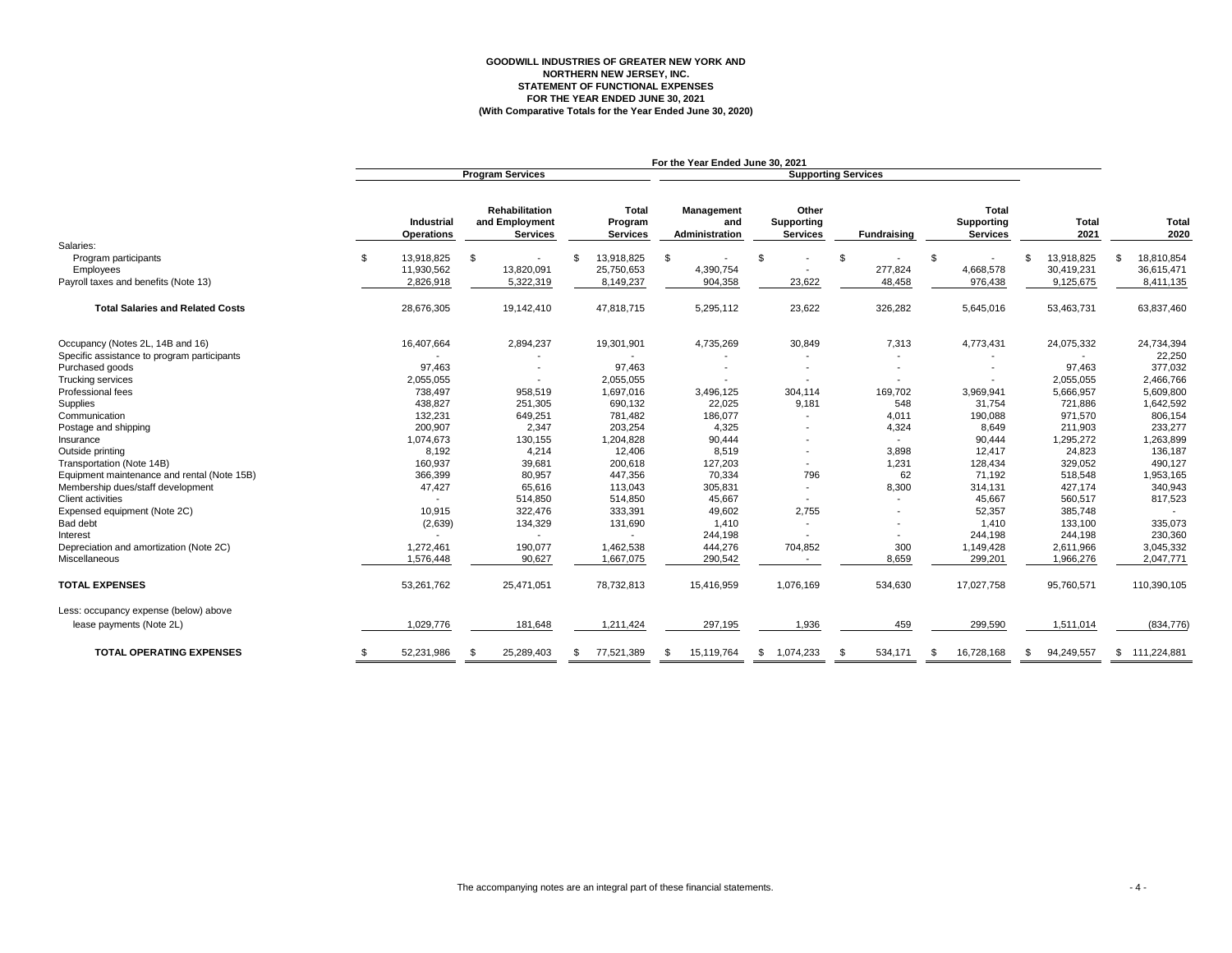#### **GOODWILL INDUSTRIES OF GREATER NEW YORK AND NORTHERN NEW JERSEY, INC. STATEMENT OF FUNCTIONAL EXPENSES FOR THE YEAR ENDED JUNE 30, 2020**

|                                             |     | <b>Program Services</b>         |                                   |                                                         |                          |           |                                     |                                     |                                        |                          |                                               |                            |
|---------------------------------------------|-----|---------------------------------|-----------------------------------|---------------------------------------------------------|--------------------------|-----------|-------------------------------------|-------------------------------------|----------------------------------------|--------------------------|-----------------------------------------------|----------------------------|
|                                             |     | Industrial<br><b>Operations</b> | <b>Extended</b><br>Rehabilitation | <b>Rehabilitation and Employment Services</b><br>Others | Total                    | Housing   | Total<br>Program<br><b>Services</b> | Management<br>and<br>Administration | Other<br>Supporting<br><b>Services</b> | <b>Fundraising</b>       | Total<br><b>Supporting</b><br><b>Services</b> | Total                      |
| Salaries:                                   |     |                                 |                                   |                                                         |                          |           |                                     |                                     |                                        |                          |                                               |                            |
| Program participants                        | \$. | 18,532,988                      | 113<br>$\mathcal{S}$              | 277.753<br>£.                                           | 277.866<br>-S            | S.        | 18.810.854<br>\$.                   | £                                   | - \$                                   | -S                       | -S                                            | 18,810,854<br>$\mathbf{s}$ |
| Employees                                   |     | 17,180,970                      | 887                               | 13,333,963                                              | 13,334,850               | 151,278   | 30,667,098                          | 5,363,216                           | 56,374                                 | 362,827                  | 5,782,417                                     | 36,449,515                 |
| Payroll taxes and benefits (Note 13)        |     | 3,102,094                       | 233                               | 4,160,731                                               | 4,160,964                | 92,653    | 7,355,711                           | 896,139                             | 4,595                                  | 62,037                   | 962,771                                       | 8,318,482                  |
| <b>Total Salaries and Related Costs</b>     |     | 38,816,052                      | 1,233                             | 17,772,447                                              | 17,773,680               | 243,931   | 56,833,663                          | 6,259,355                           | 60,969                                 | 424,864                  | 6,745,188                                     | 63,578,85                  |
| Occupancy (Notes 2L, 14B and 16)            |     | 18,462,703                      | 5,587                             | 2,863,845                                               | 2,869,432                | 240,590   | 21,572,725                          | 2,998,162                           | 4,607                                  | 63                       | 3,002,832                                     | 24,575,557                 |
| Specific assistance to program participants |     |                                 | $\sim$                            | 22,250                                                  | 22,250                   | . .       | 22,250                              |                                     | $\overline{\phantom{a}}$               | $\overline{\phantom{a}}$ |                                               | 22,250                     |
| Purchased goods                             |     | 377,032                         |                                   |                                                         |                          |           | 377,032                             |                                     |                                        |                          |                                               | 377,032                    |
| Trucking services                           |     | 2,466,092                       | н.                                | 674                                                     | 674                      | $\sim$    | 2,466,766                           |                                     | ٠                                      |                          |                                               | 2,466,766                  |
| Professional fees                           |     | 1,350,207                       | $\sim$                            | 664,179                                                 | 664,179                  | 132,316   | 2,146,702                           | 3,044,389                           | 6,966                                  | 160,495                  | 3,211,850                                     | 5,358,552                  |
| Supplies                                    |     | 1,153,036                       | 133                               | 271.334                                                 | 271,467                  | 59.253    | 1.483.756                           | 93.975                              | 172                                    | 5.436                    | 99.583                                        | 1,583,339                  |
| Communication                               |     | 147,187                         | 807                               | 486,785                                                 | 487,592                  | $\sim$    | 634,779                             | 137,835                             | 28,783                                 | 4,757                    | 171,375                                       | 806,154                    |
| Postage and shipping                        |     | 204,925                         | $\sim$                            | 14,892                                                  | 14,892                   | $\sim$    | 219,817                             | 11,362                              | 129                                    | 1,969                    | 13,460                                        | 233,277                    |
| Insurance                                   |     | 932,700                         | 138                               | 98,684                                                  | 98,822                   | 89,707    | 1,121,229                           | 48,126                              | 4.774                                  | 63                       | 52,963                                        | 1,174,192                  |
| Outside printing                            |     | 76,986                          | $\sim$                            | 8.442                                                   | 8.442                    | $\sim$    | 85.428                              | 44.130                              | ٠                                      | 6.629                    | 50.759                                        | 136,187                    |
| Transportation (Note 14B)                   |     | 315,943                         | 83                                | 122,616                                                 | 122,699                  |           | 438,642                             | 46,198                              | 481                                    | 4,806                    | 51,485                                        | 490,127                    |
| Equipment maintenance and rental (Note 16B) |     | 787,766                         | 554                               | 380,687                                                 | 381,241                  | 154,902   | 1,323,909                           | 455,236                             | 14,560                                 | 4,558                    | 474,354                                       | 1,798,263                  |
| Membership dues/staff development           |     | 24,903                          |                                   | 73.640                                                  | 73.641                   | . .       | 98.544                              | 239,639                             | ٠                                      | 2,760                    | 242.399                                       | 340.943                    |
| Client activities                           |     | 353                             | 3                                 | 810,835                                                 | 810,838                  | $\sim$    | 811,191                             | 6,095                               | ٠                                      | 237                      | 6,332                                         | 817,523                    |
| Bad debt                                    |     |                                 |                                   |                                                         |                          |           | $\overline{\phantom{a}}$            | 260,673                             | ٠                                      | ٠                        | 260,673                                       | 260,673                    |
| Interest                                    |     | 3,555                           |                                   |                                                         | $\overline{\phantom{a}}$ | 32.941    | 36,496                              | 160,923                             | ٠                                      |                          | 160,923                                       | 197,419                    |
| Depreciation and amortization (Note 2C)     |     | 1,951,489                       | 56                                | 103,445                                                 | 103,501                  | 136,683   | 2,191,673                           | 712,144                             | 3,800                                  | 1,032                    | 716,976                                       | 2,908,649                  |
| Miscellaneous                               |     | 1,469,894                       | ٠.                                | 67,574                                                  | 67,574                   | 1,119     | 1,538,587                           | 413,759                             | 114                                    | 35,135                   | 449,008                                       | 1,987,595                  |
| <b>TOTAL EXPENSES BEFORE ELIMINATIONS</b>   |     | 68,540,823                      | 8,595                             | 23,762,329                                              | 23,770,924               | 1,091,442 | 93,403,189                          | 14,932,001                          | 125,355                                | 652,804                  | 15,710,160                                    | 109,113,349                |
| Less: occupancy expense (below) above       |     |                                 |                                   |                                                         |                          |           |                                     |                                     |                                        |                          |                                               |                            |
| lease payments (Note 2L)                    |     | (629, 922)                      | (167)                             | (100, 173)                                              | (100, 340)               |           | (730, 262)                          | (104, 347)                          | (167)                                  |                          | (104, 514)                                    | (834, 776)                 |
| <b>TOTAL OPERATING EXPENSES</b>             | £.  | 69,170,745                      | 8,762<br>- \$                     | 23,862,502<br>S.                                        | 23,871,264<br>S.         | 1,091,442 | 94,133,451<br>\$.                   | 15,036,348<br>\$.                   | 125,522<br>-96                         | 652,804<br>$\mathbf{s}$  | 15,814,674<br>-96                             | 109,948,125                |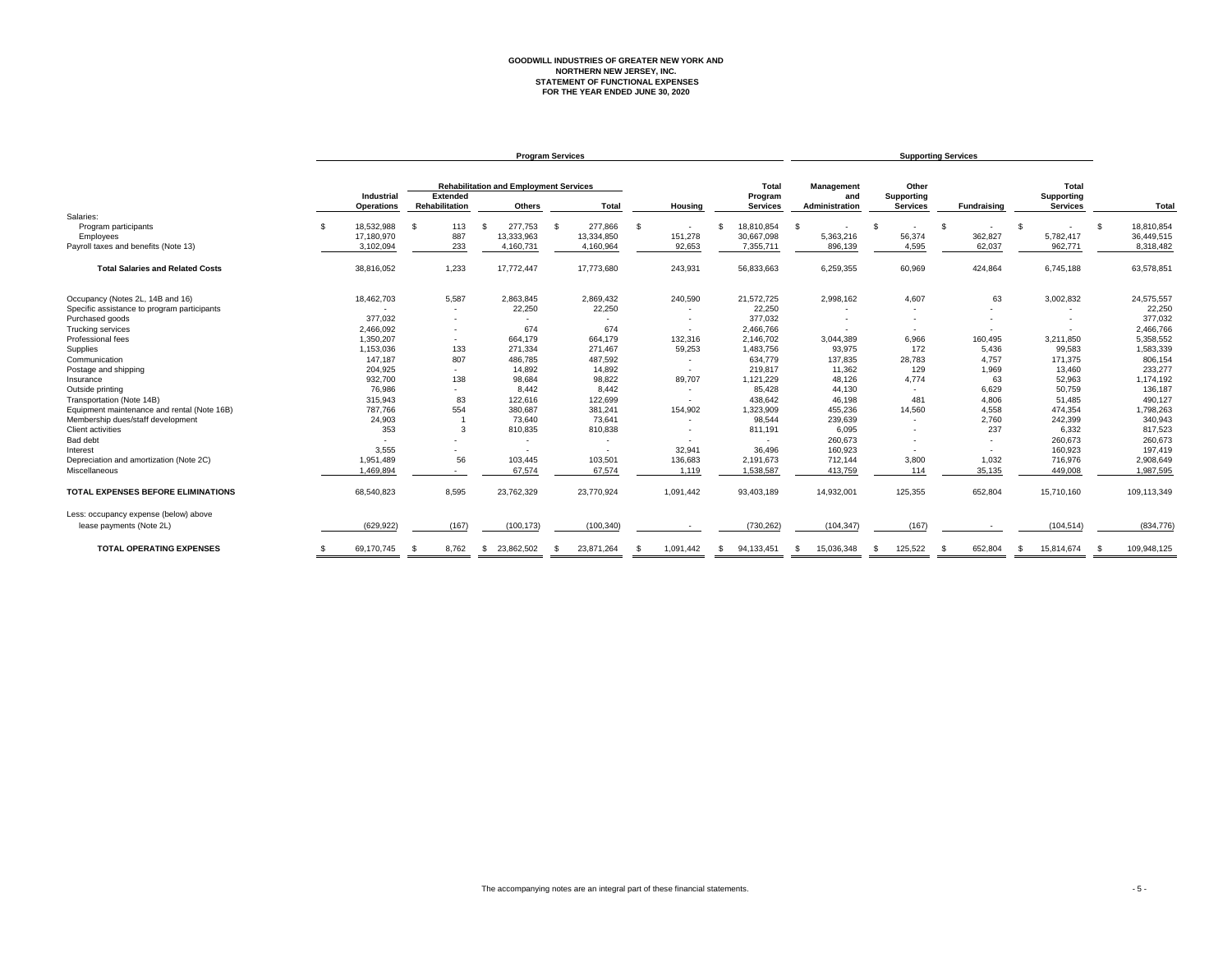#### **GOODWILL INDUSTRIES OF GREATER NEW YORK AND NORTHERN NEW JERSEY, INC. STATEMENTS OF CASH FLOWS FOR THE YEARS ENDED JUNE 30, 2021 AND 2020**

|                                                                       | 2021             | 2020             |
|-----------------------------------------------------------------------|------------------|------------------|
|                                                                       |                  |                  |
| <b>CASH FLOWS FROM OPERATING ACTIVITIES:</b><br>Changes in net assets | \$<br>4,617,754  | \$<br>8,774,621  |
|                                                                       |                  |                  |
| Adjustments to reconcile changes in net assets to                     |                  |                  |
| net cash used in operating activities:                                |                  |                  |
| Depreciation and amortization                                         | 2,611,966        | 2,908,649        |
| Realized gains on investment sales                                    | (1,726,416)      | (369, 364)       |
| Unrealized gains on investments                                       | (4,329,878)      | (755, 153)       |
| Gain on sale of property                                              | (11,526,870)     |                  |
| Gain on sale of interest in affiliate                                 |                  | (29, 934, 901)   |
| Bad debt                                                              | 133,100          | 260,673          |
| Subtotal                                                              | (10, 220, 344)   | (19, 115, 475)   |
| Changes in operating assets and liabilities:                          |                  |                  |
| (Increase) decrease in assets:                                        |                  |                  |
| Accounts receivable                                                   | (608, 389)       | 32,028           |
| Contributions receivable                                              | 25,933           | (5, 725)         |
| Inventory                                                             | (97, 835)        | 1,528,148        |
| Prepaid expenses, deferred charges and other                          | 838,128          | 250,222          |
| Security deposits                                                     | (16, 862)        | (31, 518)        |
|                                                                       |                  |                  |
| Increase (decrease) in liabilities:                                   |                  |                  |
| Accounts payable and accrued expenses                                 | (459, 022)       | 3,924,121        |
| Payroll taxes payable                                                 | 1,180,898        | (546, 376)       |
| <b>Accrued salaries</b>                                               | 334,128          | (281, 787)       |
| Accrued vacation                                                      | 141,944          | (232, 967)       |
| Accrued mortgage interest                                             |                  | (183, 387)       |
| Deferred revenue/due to funding sources                               | (1,478,623)      | 1,285,228        |
| Deferred rent                                                         | 1,511,014        | (834, 776)       |
| <b>Net Cash Used in Operating Activities</b>                          | (8,849,030)      | (14, 212, 264)   |
| <b>CASH FLOWS FROM INVESTING ACTIVITIES:</b>                          |                  |                  |
| Mortgage escrow withdrawal (deposit) - net                            |                  | 118,052          |
| Property and equipment acquisitions                                   | (3,623,222)      | (5,722,739)      |
| Proceeds from sale of property and equipment                          | 12,806,671       |                  |
| Proceeds from sale of interest in affiliate                           |                  | 32,415,718       |
| Reserve for replacement withdrawals                                   |                  | 471,072          |
| Investment purchases                                                  | (14, 202, 392)   | (4,524,493)      |
| Proceeds from sale of investments                                     | 3,187,601        | 4,953,518        |
| Net Cash (Used In) Provided by Investing Activities                   | (1,831,342)      | 27,711,128       |
|                                                                       |                  |                  |
| <b>CASH FLOWS FROM FINANCING ACTIVITIES:</b>                          |                  |                  |
| Principal repayments of mortgages payable                             |                  | (887, 297)       |
| Proceeds from line of credit                                          |                  | 3,000,000        |
| Proceeds from equipment loan payable                                  |                  | 2,379,480        |
| Repayments of equipment loan payable                                  | (828, 591)       | (763, 806)       |
| Proceed from Paycheck Protection Program Ioan payable                 | 10,000,000       |                  |
| Repayments of loan payable                                            | (20, 422)        | (195, 699)       |
| Net Cash Provided by Financing Activities                             | 9,150,987        | 3,532,678        |
| NET (DECREASE) INCREASE IN CASH AND CASH EQUIVALENTS                  | (1,529,385)      | 17,031,542       |
| Cash and Cash Equivalents - Beginning of Year                         | 18,715,802       | 1,684,260        |
| <b>CASH AND CASH EQUIVALENTS - END OF YEAR</b>                        | \$<br>17,186,417 | \$<br>18,715,802 |
| Supplementary Disclosure of Cash Flow Information:                    |                  |                  |
| Cash paid during the year for interest (excludes amounts subsidized)  | \$<br>244,198    | \$<br>164,478    |

#### **Supplemental Disclosure of Non-cash Investing Activities:**

In November 2020, Goodwill sold a building with a net book value of \$1,779,801, and in exchange received cash proceeds and issued a \$500,000 note to the buyer.

The accompanying notes are an integral part of these financial statements.  $-6 - 6$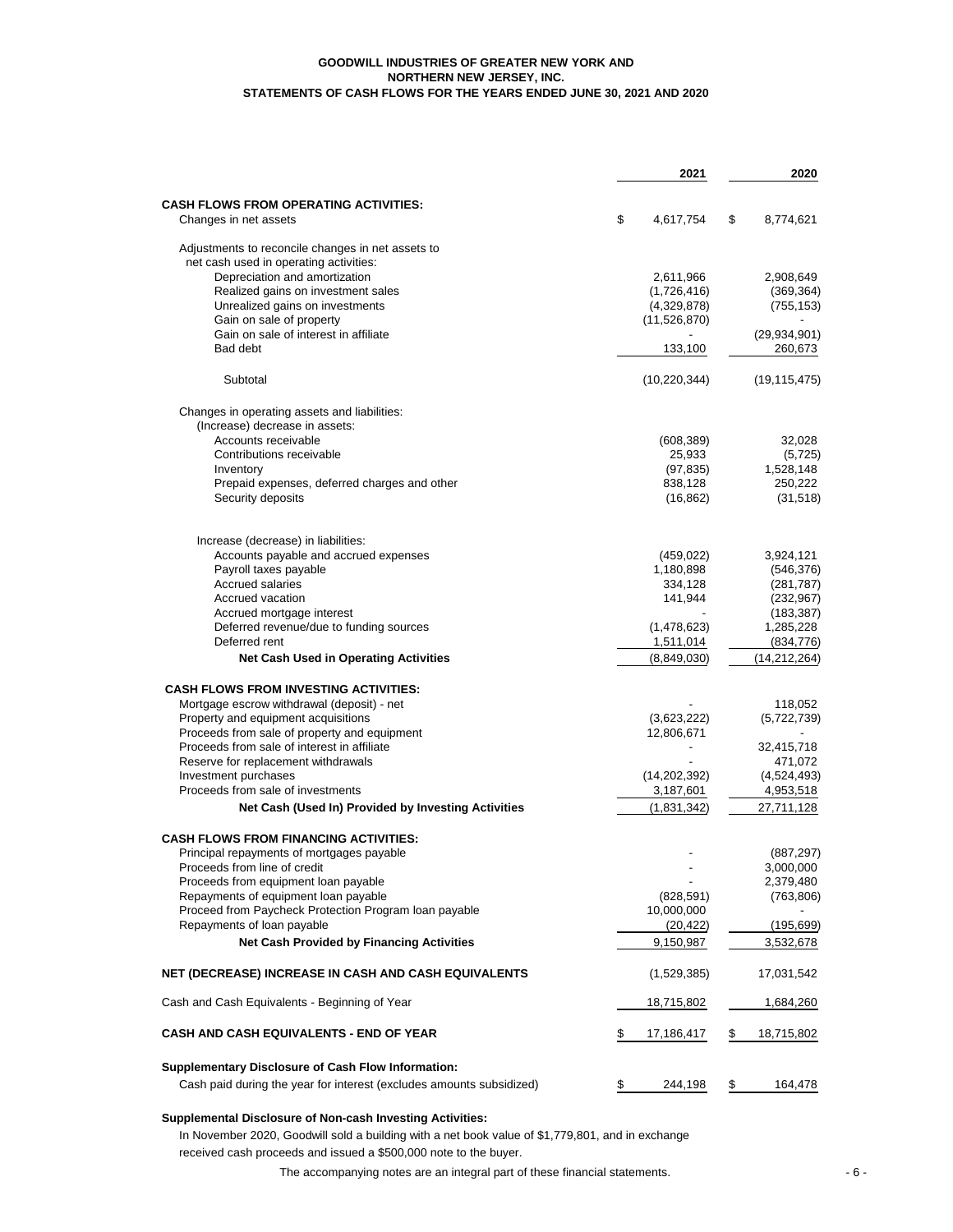## **NOTE 1—ORGANIZATION AND NATURE OF ACTIVITIES**

Goodwill Industries of Greater New York and Northern New Jersey, Inc. ("Goodwill") is organized under the Not-for-Profit Corporation Law of the State of New York. Goodwill has been granted exemption from federal income tax pursuant to Section 501(c)(3) of the Internal Revenue Code. Goodwill provides comprehensive rehabilitation services to persons with emotional, developmental and/or physical disabilities, the economically disadvantaged, receiving its principal governmental support from federal, New York State and New York City sources. Goodwill also operates retail stores and donation centers throughout greater New York and northern New Jersey that generate funds used to support the services they provide.

Pursuant to a purchase and sale agreement dated July 1, 2019, and the approval of the United States Department of Housing and Urban Development ("HUD") and the New York City Housing Development Corporation, Goodwill agreed to sell its membership interest in Goodwill Industries Housing Company, Inc. ("GIHC") to an unrelated party. The sale closed for accounting purposes on December 23, 2019. The purchase price was \$35,000,000, and as a result of the sale, liabilities that were owed to HUD were satisfied at closing. Additionally, the assets and liabilities of GIHC were transferred to the buyer and after December 23, 2019 there is no further activity reflected for GIHC in these financial statements. Goodwill recognized a gain of approximately \$29 million. The remaining net deficit (equity) on December 23, 2019 of GIHC of \$533,637 resulted in a gain on GIHC to properly report the remaining net assets at \$0 upon transfer of all assets and liabilities of GIHC. As a result, the financial statements do not report GIHC as an affiliate and the financial statements no longer present consolidated results of operation or financial position.

# **NOTE 2—SUMMARY OF SIGNIFICANT ACCOUNTING POLICIES**

- A. Goodwill's financial statements have been prepared on the accrual basis of accounting. Goodwill adheres to accounting principles generally accepted in the United States of America ("U.S. GAAP").
- B. Goodwill maintains its net assets under the following classes:
	- Without donor restrictions represents resources available for support of Goodwill's operations over which the Board of Directors has discretionary control.
	- With donor restrictions represents assets resulting from contributions and other inflows of assets whose use by Goodwill is limited by donor-imposed stipulations, including donor-restricted endowment funds. When a restriction expires (that is, when a stipulated time restriction ends or purpose restriction is accomplished, or endowment earnings are appropriated for operations), net assets with donor restrictions are reclassified to net assets without donor restrictions and reported in the statements of activities as net assets released from restrictions. Contributions received with donor-imposed conditions and restrictions that are met in the same reporting period are reported as support without donor restrictions and increase net assets without donor restrictions.
- C. Property and equipment is stated at cost less accumulated depreciation or amortization. These amounts do not purport to represent replacement or realizable values. Goodwill capitalizes property and equipment with a cost of \$1,500 or more and a useful life of greater than two years. Depreciation is provided on a straight-line basis over the estimated useful lives of the assets. Leasehold improvements are amortized over the shorter of the useful life of the asset or the remaining term of the lease. Certain purchases of equipment are expensed by Goodwill (rather than capitalized) because the cost of these items was reimbursed by governmental funding sources, where the contractual agreement specifies that title to these assets rests with the governmental funding source rather than Goodwill.
- D. Goodwill considers all highly liquid instruments with maturities of 90 days or less when acquired to be cash and cash equivalents, except for cash maintained in its investment portfolio. Tenant security deposits held are maintained in bank cash accounts and are not considered cash and cash equivalents for statement of cash flow purposes.
- E. Investments are recorded at fair value.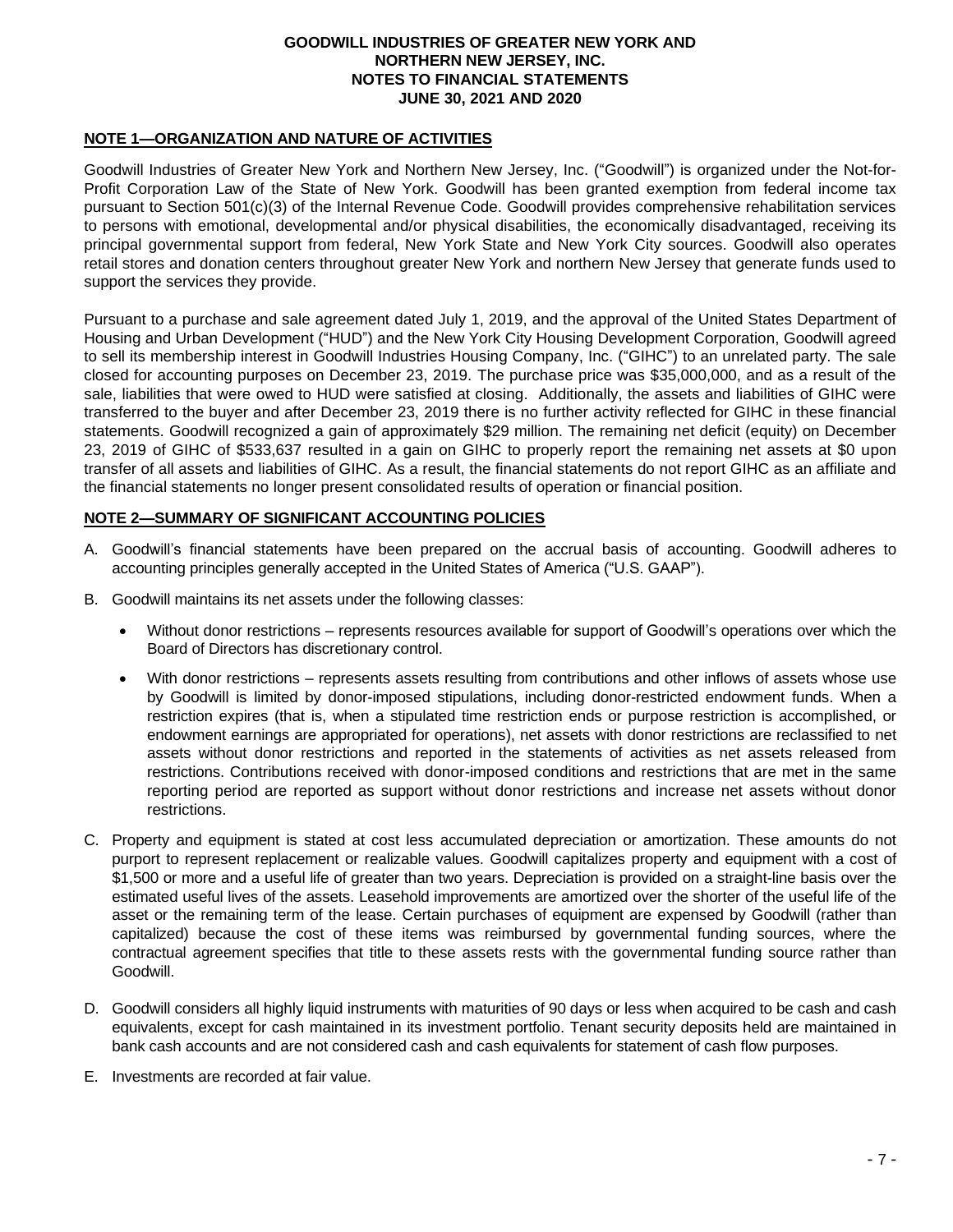## **NOTE 2—SUMMARY OF SIGNIFICANT ACCOUNTING POLICIES (Continued)**

- F. Goodwill determines whether an allowance for doubtful accounts should be provided for accounts and contributions receivable. Such estimates are based on management's assessment of the aged basis of its government funding sources, current economic conditions, creditworthiness of tenants, government, customers, contributors and other sources and historical information. Contributions receivable that are expected to be collected in future years are recorded at their net present value (if materially less than the actual amount pledged) computed using the risk adjusted interest rate applicable to the year in which the contribution is made. As of June 30, 2021 and 2020, contributions receivable were expected to be collected within one year.
- G. During the years ended June 30, 2021 and 2020, Goodwill received contributed merchandise (clothing, etc.) with a fair value estimated to be \$31,576,222 and \$30,304,370, respectively. Goodwill reflects such contributed merchandise as contribution revenue in the accompanying financial statements. Goodwill reflects its industrial operations sales net of the aforementioned estimated amount of contributed goods. This merchandise requires program-related expenses/processes accomplished by people with disabilities and other disadvantaging conditions before it reaches its point of sale. The fair value of the contributed merchandise is estimated at the retail sales value in excess of the processing costs. The contributed merchandise inventory is estimated by utilizing inventory turnover rates. Inventory consisted of contributed merchandise of \$2,623,201 and \$2,525,366 as of June 30, 2021 and 2020, respectively.
- H. Goodwill recognizes bequests and legacies when the proceeds are measurable and an irrevocable right to the proceeds has been established by Goodwill. Goodwill's policy is to designate bequests and legacies as Board designated net assets.
- I. The costs of providing the various program and supporting services have been summarized on a functional basis in the statements of functional expenses. Accordingly, certain costs have been allocated among programs and supporting services benefited. The expenses that have been allocated include salaries and payroll taxes and benefits, which have been allocated based on estimates of time and effort, and occupancy, insurance, and depreciation and amortization, which are estimated using square footage estimates.
- J. The preparation of financial statements in conformity with U.S. GAAP requires management to make estimates and assumptions that affect the reported amounts of assets and liabilities and disclosures at the date of the financial statements and the reported amounts of revenues and expenses during the reporting period. Actual results could differ from those estimates.
- K. Fair value measurements are based on the price that would be received to sell an asset or paid to transfer a liability in an orderly transaction between market participants at the measurement date. In order to increase consistency and comparability in fair value measurements, a fair value hierarchy prioritizes observable and unobservable inputs used to measure fair value into three levels, as described in Note 6.
- L. Goodwill leases real property under various leases through 2037. The difference between rental payments actually due under the lease and rent expense calculated on the straight-line basis for the years ended June 30, 2021 and 2020, amounted to \$1,511,014 and \$834,776, respectively, and is reflected in the accompanying statements of activities as occupancy expense (below) above lease payments. As of June 30, 2021 and 2020, a liability in the amount of \$2,875,280 and \$1,364,266, respectively, is reflected on the accompanying statements of financial position as deferred rent.
- M. Unconditional promises to give that are expected to be collected within one year are recorded at net realizable value. Unconditional promises to give that are expected to be collected in future years are recorded at the present value of their estimated future cash flows. The discounts on those amounts are computed using riskadjusted interest rates applicable to the years in which the promises are received. Amortization of the discounts is included in contributions revenue. Conditional promises to give are not included as contribution revenue until the conditions are substantially met.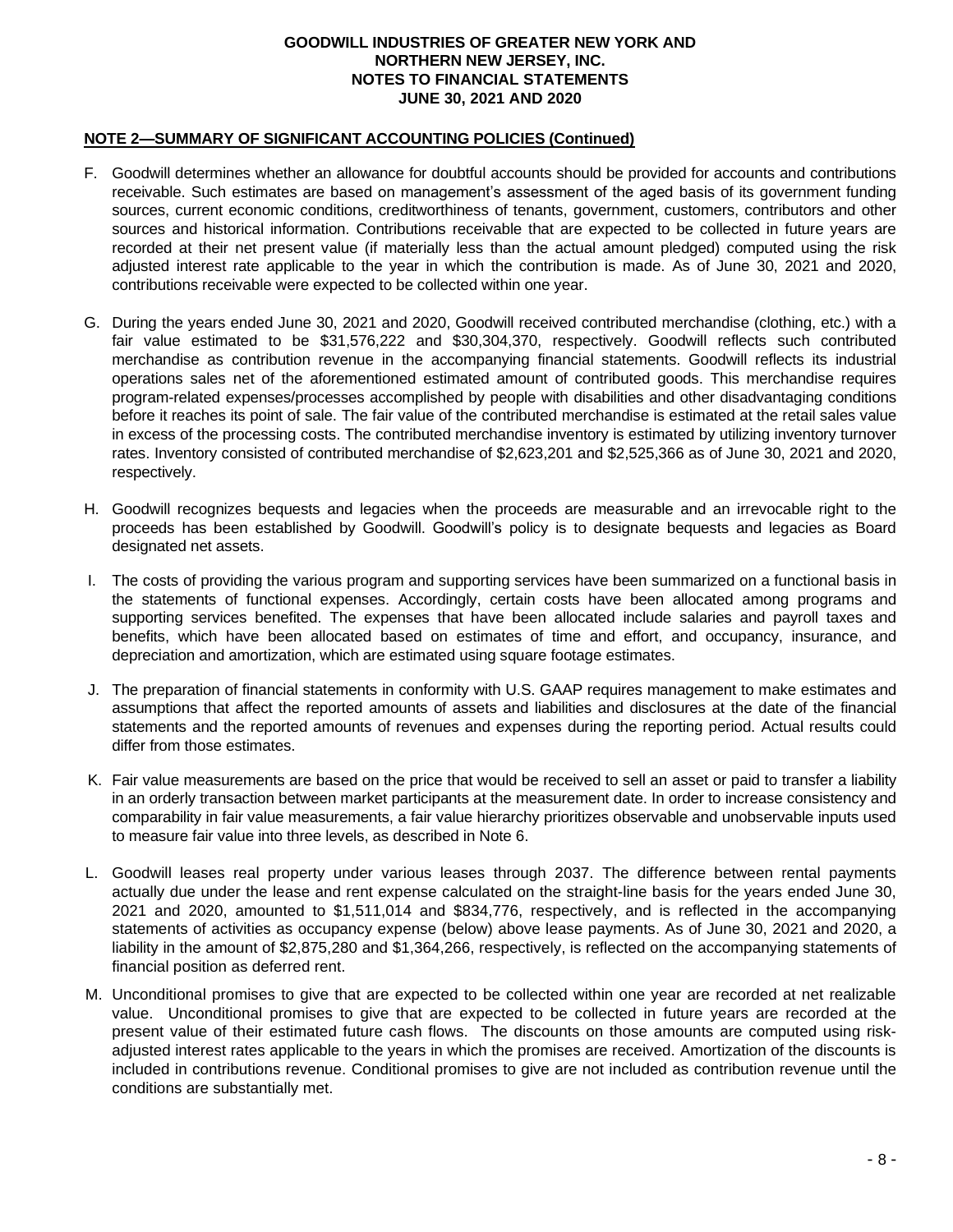## **NOTE 2—SUMMARY OF SIGNIFICANT ACCOUNTING POLICIES (Continued)**

N. Goodwill recognizes contributions when cash, securities or other assets, an unconditional promise to give; or a notification of a beneficial interest is received. Conditional promises to give – that is, those with a measurable performance or other barrier and a right of a return – are not recognized until the conditions on which they depend have been met.

Goodwill's revenue is derived from cost-reimbursable federal and state contracts, which are conditioned upon certain performance requirements and/or the incurrent of allowable qualifying expenses. Amounts received are recognized as revenue when Goodwill has incurred expenditures in compliance with specific contract or grant provisions. Amounts received prior to incurring qualifying expenditures are reported as deferred revenue in the statements of financial position. Goodwill received cost-reimbursable grants of \$17,496,347 and \$26,369,655 that have not been recognized at June 30, 2021 and 2020, respectively, because qualifying expenditures have not yet been incurred, with an advance payment of \$4,250,859 and \$5,729,482 recognized in the statement of financial position as of June 30, 2021 and 2020, respectively, as deferred revenue.

O. Goodwill recognizes retail store sales revenue at the point in time when consideration is transferred between Goodwill and the customer.

Goodwill derives revenue for the staffing of temporary workers under its GoodTemps program, where the transaction price is based on agreed upon rates with various employers. Revenue is recognized in the period that the labor is performed by the temporary workers.

- P. Certain line items in the June 30, 2020 financial statements have been reclassified to conform to the June 30, 2021 presentation. These changes had no impact on the change in net assets for the year ended June 30, 2020.
- Q. Goodwill has adopted Accounting Standards Update ("ASU") 2014-09 *Revenue from Contracts with Customers* (Topic 606) for the year ended June 30, 2021. The core guidance in ASU 2014-09 is to recognize revenue to depict the transfer of services to customers in the amount that reflects the consideration to which the entity expects to be entitled in exchange for those services. The adoption of Topic 606 had no effect on the way Goodwill recognizes revenue.

# **NOTE 3—LIQUIDITY AND AVAILABILITY OF RESOURCES TO MEET GENERAL EXPENDITURES**

Goodwill regularly monitors liquidity required to meet its operating needs and other contractual commitments, while also striving to maximize the investment of its available funds. For purposes of analyzing resources available to meet general expenditures over a 12-month period, Goodwill considers all expenditures related to its ongoing programs and supporting services to be general expenditures.

Goodwill's investment funds consist of Board-designated net assets and donor-restricted endowment funds. The endowment is not available for general expenditure, although there is an annual appropriation from the endowment funds for operations, as more fully described in Note 12. Goodwill also has a line of credit available, as more fully described in Note 8.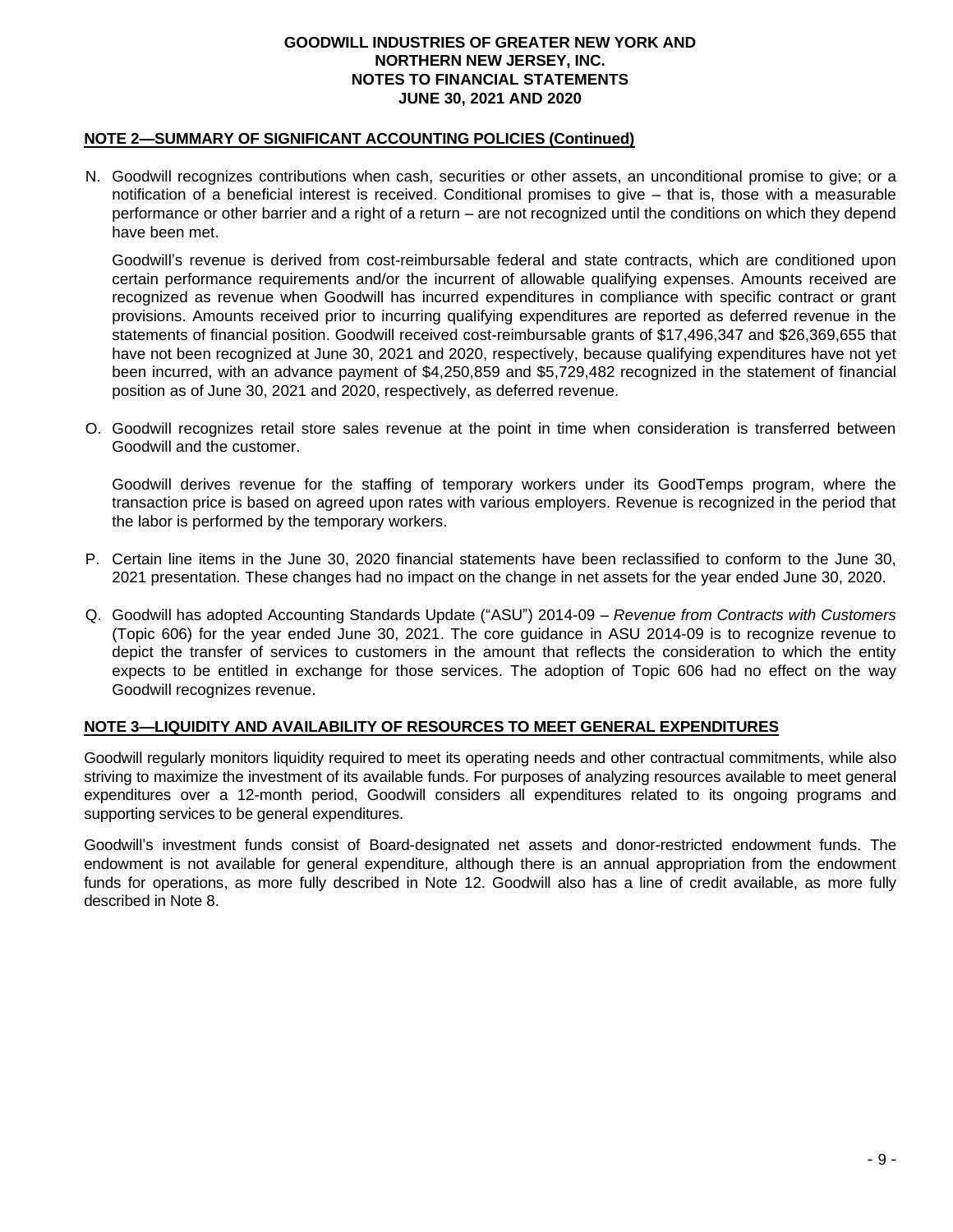## **NOTE 3—LIQUIDITY AND AVAILABILITY OF RESOURCES TO MEET GENERAL EXPENDITURES (Continued)**

Financial assets available for general expenditure within one year of the statement of financial position date, without donor or other restrictions limiting their use, were as follows as of June 30:

|                                                                                         | 2021                           | 2020                           |
|-----------------------------------------------------------------------------------------|--------------------------------|--------------------------------|
| Cash and cash equivalents<br>Accounts receivable                                        | \$<br>17,186,417<br>11,143,906 | \$<br>18,715,802<br>10,668,617 |
| Contributions receivable                                                                | 19,000                         | 44,933                         |
| Investments                                                                             | 40,837,484                     | 23,766,399                     |
|                                                                                         | 69,186,807                     | 53, 195, 751                   |
| Less: Donor-restricted net assets                                                       | (1,201,551)                    | (841, 337)                     |
| Less: Board-designated net assets                                                       | <u>(26,636,696)</u>            | (21, 402, 097)                 |
| Financial assets available for general expenditures                                     | 41,348,560<br>S.               | 30,952,317                     |
| <u>NOTE 4-ACCOUNTS RECEIVABLE</u>                                                       |                                |                                |
| Accounts receivable consists of the following as of June 30:                            |                                |                                |
|                                                                                         | 2021                           | 2020                           |
| <b>Government Sources</b>                                                               |                                |                                |
| New York City Human Resources Administration                                            | \$<br>2,977,125                | \$<br>3,621,055                |
| New York State Vocational and Educational Services for<br>Individuals with Disabilities | 40,402                         | 41,360                         |
| New York City Department of Youth and Community                                         |                                |                                |
| Development                                                                             | 18,832                         | 5,089                          |
| New York State Office for People with Developmental                                     |                                |                                |
| <b>Disabilities</b>                                                                     | 2,033,714                      | 1,366,953                      |
| New York City Office of Mental Health                                                   | 516,197                        | 406,357                        |
| New York City Department of Health and Mental Hygiene                                   | 382,201                        | 237,332                        |
| Other                                                                                   | 449,400                        | 970,700                        |
| Industrial operations and other:                                                        |                                |                                |
| GoodTemps (a temporary staffing service for employers)                                  | 2,295,094                      | 1,710,537                      |
| Others:                                                                                 |                                |                                |
| Janitorial Services                                                                     | 666,072                        | 208,453                        |
| New York State Industries for the Disabled                                              | 889,930                        | 926,054                        |
| Salvage                                                                                 |                                | 559,485                        |
| Escrow - Due from Sale of Affiliate/Air Rights                                          | 1,000,000                      | 715,000                        |
| Other receivables                                                                       | 486,675                        | 410,736                        |
| Subtotal                                                                                | 11,755,642                     | 11,179,111                     |
| Less: allowance for doubtful accounts                                                   | (611, 736)                     | (510, 494)                     |
|                                                                                         | \$11,143,906                   | \$10,668,617                   |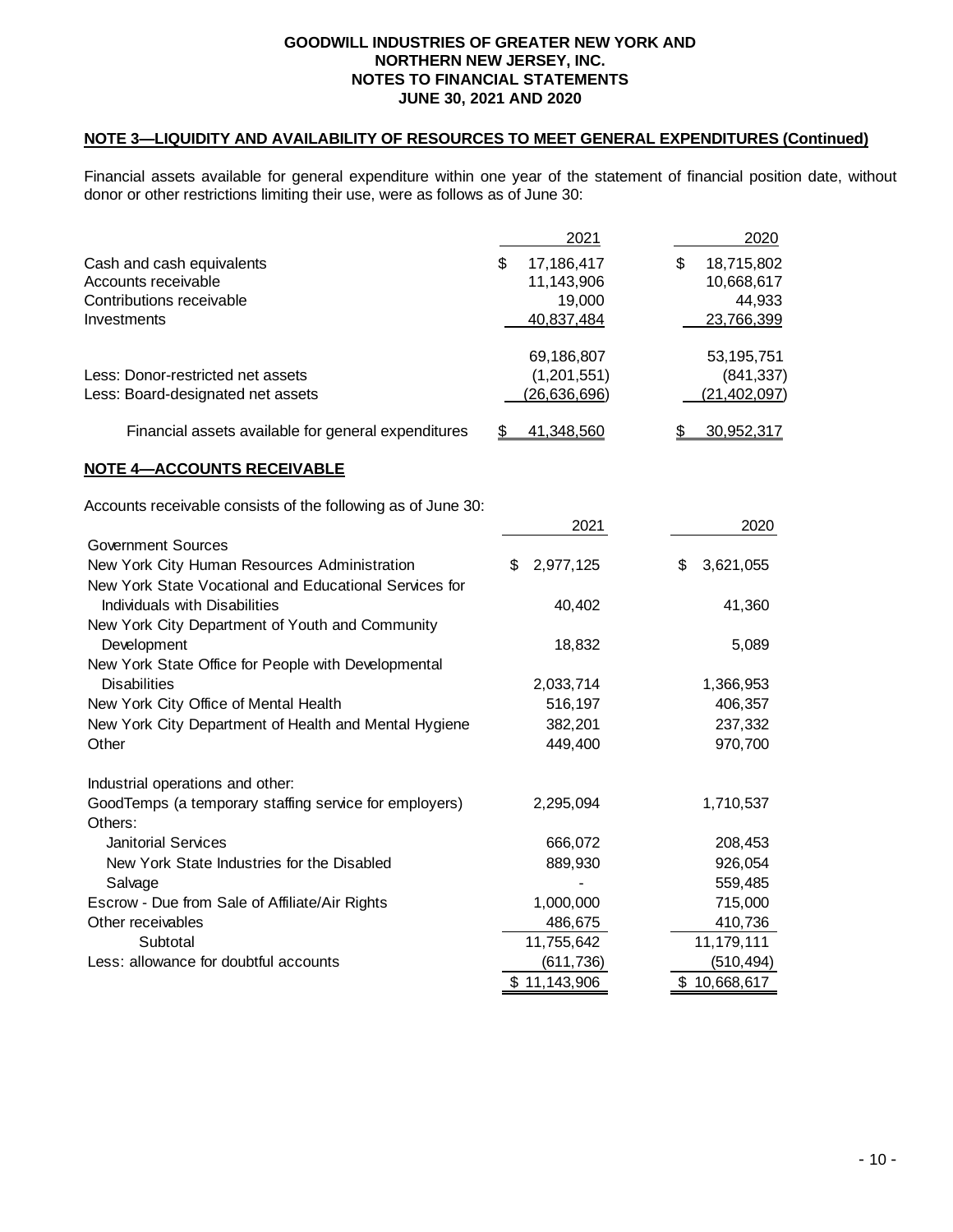#### **NOTE 5—PROPERTY AND EQUIPMENT**

Property and equipment consist of the following as of June 30:

|                                                    | 2021             |   | 2020         | <b>Estimated Useful</b><br>Lives |
|----------------------------------------------------|------------------|---|--------------|----------------------------------|
| Equipment                                          | \$<br>26,109,103 | S | 23,776,326   | 3-10 years                       |
| Leasehold improvements                             | 21,585,713       |   | 19,132,695   | 2-12 years                       |
| Transportation equipment                           | 907,335          |   | 847,577      | 5 years                          |
| Construction-in-progress (see below)               | 364,686          |   | 1,587,017    |                                  |
| <b>Collection boxes</b>                            | 145,042          |   | 145,042      | 5 years                          |
| Total cost                                         | 49,111,879       |   | 45,488,657   |                                  |
| Less: accumulated depreciation and<br>amortization | (40,050,730)     |   | (37,438,764) |                                  |
| Net book value                                     | 9,061,149        |   | 8,049,893    |                                  |

Depreciation and amortization expense for the years ended June 30, 2021 and 2020, amounted to \$2,611,966 and \$3,045,322, respectively. Goodwill is involved in a variety of projects as of June 30, 2021, whereby Goodwill will incur additional costs subsequent to June 30, 2021.

During the year ended June 30, 2020, Goodwill entered into an agreement to sell a building in Astoria, NY for a purchase price of \$14.4 million. On November 2, 2020, the sale of the building was completed. The related property and equipment had been classified as assets held for sale on the accompanying statements of financial position as of June 30, 2020. The assets sold had an original cost of \$3,303,789, and associated depreciation of \$1,523,988. The gain recognized on the sale of \$11,526,870 is included as gain on sale of property and equipment in the accompanying statements of activities. As part of consideration for the sale Goodwill had received a \$500,000 note receivable. The note has a maturity date of November 23, 2023 and carries an interest rate of 0% unless payment is not made on the maturity date. If the payment is not made on the maturity date, then the entire principal amount will bear interest at an annual rate of 12%

During the year ended June 30, 2020, Goodwill disposed of equipment with an original cost of \$446,610, and associated depreciation of \$230,596.

#### **NOTE 6—INVESTMENTS**

Investments consist of the following as of June 30:

|                      | 2021       | 2020       |
|----------------------|------------|------------|
| Money market funds   | 3.491.176  | 1,821,266  |
| Equities             | 27.786.944 | 11.944.813 |
| Fixed income funds   | 4.586.271  | 4.460.652  |
| Limited partnerships | 4,973,093  | 5,539,668  |
|                      | 40,837,484 | 23,766,399 |

Investments are subject to market volatility that could substantially change their carrying value in the near term.

Investment activity (including endowment earnings appropriation of \$1,126,384 and \$1,070,840, respectively) consists of the following for the years ended June 30:

|                                          | 2021      |     | 2020       |
|------------------------------------------|-----------|-----|------------|
| Realized gains on investment sales       | 1.726.416 | \$. | 369.364    |
| Unrealized gains (losses) on investments | 4.329.878 |     | (755, 153) |
| Interest and dividend income             | 373.990   |     | 509.542    |
| Less: investment fees                    | (69, 301) |     | (45, 652)  |
|                                          | 6.360.983 |     | 78.101     |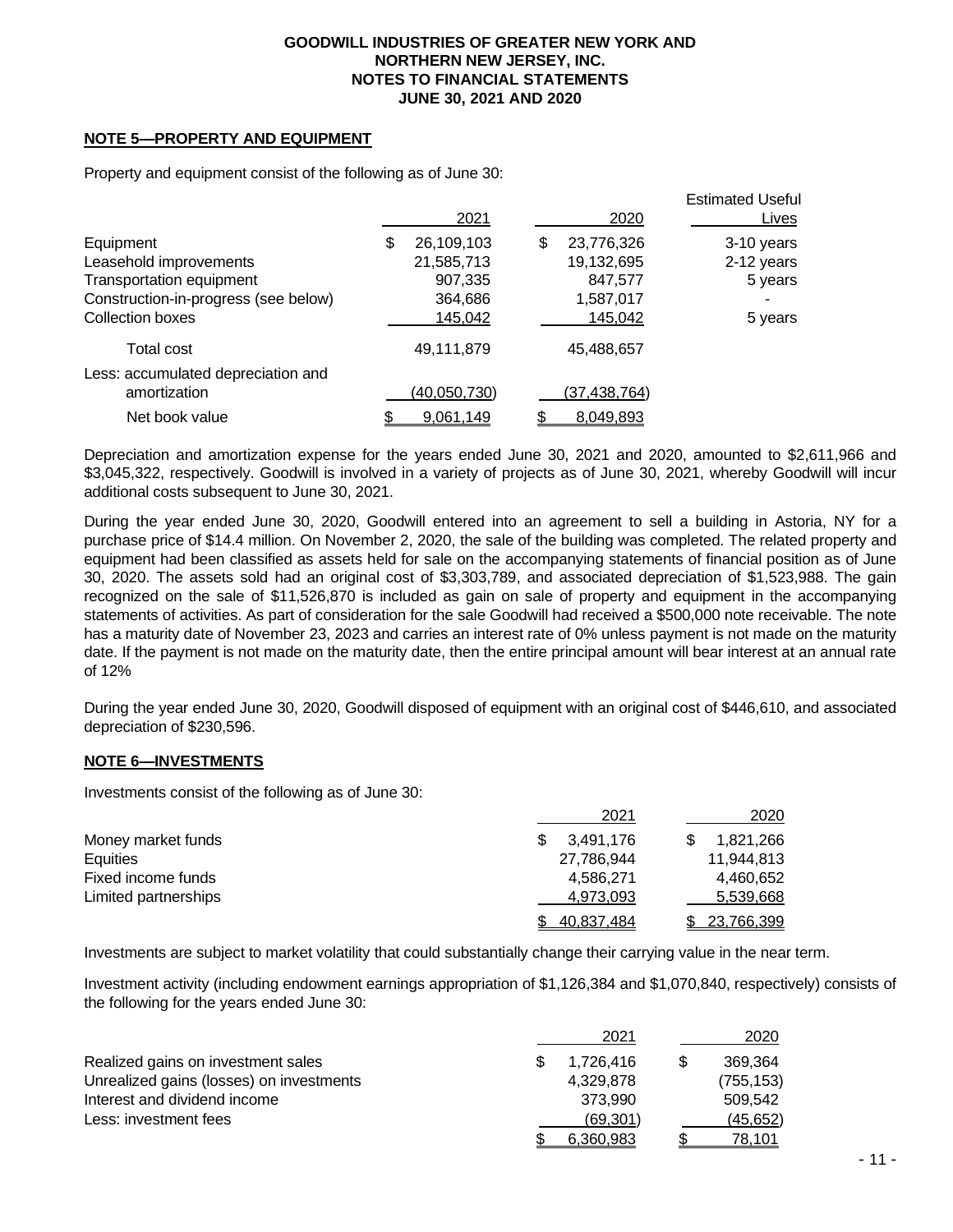#### **NOTE 6—INVESTMENTS (Continued)**

The fair value hierarchy defines three levels as follows:

Level 1 – Valuations based on quoted prices (unadjusted) in an active market that are accessible at the measurement date for identical assets or liabilities. The fair value hierarchy gives the highest priority to Level 1 inputs.

Level 2 – Valuations based on observable inputs other than Level 1 prices such as quoted prices for similar assets or liabilities; quoted prices in inactive markets; or model-derived valuations in which all significant inputs are observable or can be derived principally from or corroborated with observable market data.

Level 3 – Valuations based on unobservable inputs are used when little or no market data is available. The hierarchy gives the lowest priority to Level 3 inputs.

In determining fair value, Goodwill utilizes valuation techniques that maximize the use of observable inputs and minimize the use of unobservable inputs to the extent possible in its assessment of fair value. Following is a description of the valuation methodologies used for assets measured at fair value.

#### **Money market funds:**

Money market funds are valued at the net asset value ("NAV") at a constant \$1.00 per share.

## **Equities:**

Equity securities are valued at the closing price reported on the active market on which the individual securities are traded.

#### **Fixed income mutual funds:**

Fixed income mutual funds are valued at the closing price reported in the active market in which the fund is traded.

# **U.S. Treasury notes:**

U.S. Treasury notes are valued at the closing price reported in the active market in which the individual securities are traded.

# **Limited partnerships:**

Investments in limited partnerships are valued using NAV as a practical expedient.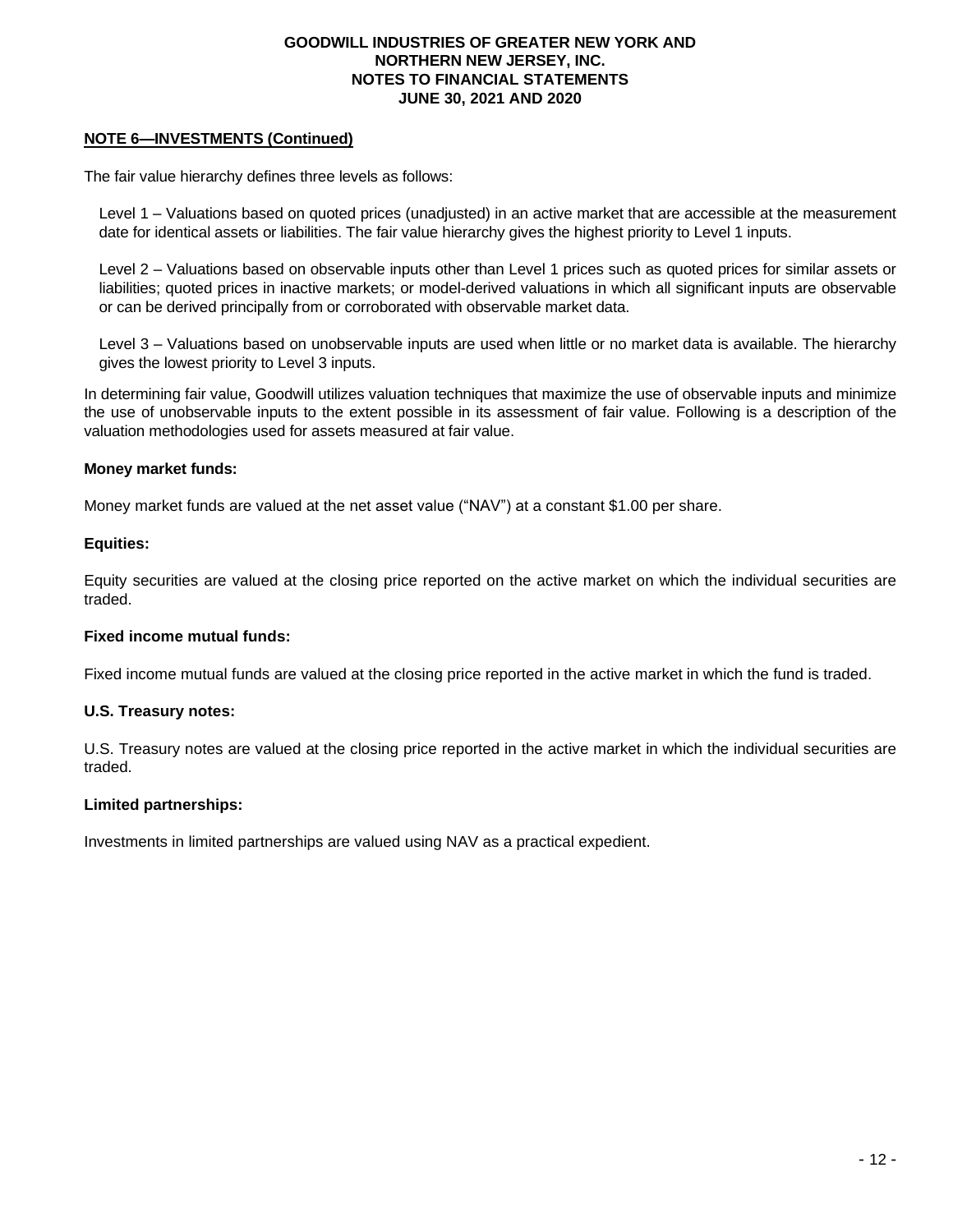#### **NOTE 6—INVESTMENTS (Continued)**

Financial assets carried at fair value at June 30, 2021, are classified in the table as follows:

|                                                  | Level 1         |    | Total      |
|--------------------------------------------------|-----------------|----|------------|
| Assets Carried at Fair Value:<br>Investments:    |                 |    |            |
| Money market funds                               | \$<br>3,491,176 | \$ | 3,491,176  |
| Equities                                         | 27,786,944      |    | 27,786,944 |
| Fixed income mutual funds                        | 4,586,271       |    | 4,586,271  |
| Subtotal<br>Investments measured using net asset | 35,864,391      |    | 35,864,391 |
| value as a practical expedient                   |                 |    | 4,973,093  |
| Total investments, at fair value                 |                 | S  | 40.837.484 |

Financial assets carried at fair value at June 30, 2020, are classified in the table as follows:

|                                                  |     | Level 1    |   | Total      |
|--------------------------------------------------|-----|------------|---|------------|
| Assets Carried at Fair Value:<br>Investments:    |     |            |   |            |
| Money market funds                               | \$  | 1,821,266  | S | 1,821,266  |
| Equities                                         |     | 11,944,813 |   | 11,944,813 |
| Fixed income mutual funds                        |     | 4,460,652  |   | 4,460,652  |
| Subtotal<br>Investments measured using net asset | \$. | 18,226,731 |   | 18,226,731 |
| value as a practical expedient                   |     |            |   | 5,539,668  |
| Total investments, at fair value                 |     |            |   | 23,766,399 |

The following table summarizes investments for which fair value is measured using the net asset value per share practical expedient as of June 30, 2021 and 2020:

|                     | Fair Value<br>at June 30, 2021 | Fair Value<br>at June 30, 2020 |     | Unfunded<br>Commitment | Redemption<br>Frequency | Redemption<br>Notice Period |
|---------------------|--------------------------------|--------------------------------|-----|------------------------|-------------------------|-----------------------------|
| Limited partnership | 4.973.093 \$                   | 5.539.668                      | S S | $\sim$                 | Monthly                 | 10 davs                     |

The investment objective of the partnership is to seek capital appreciation by investing primarily in equity securities (and securities convertible into equity securities) issued by non-U.S. issuers.

#### **NOTE 7—DEFERRED REVENUE/DUE TO FUNDING SOURCES**

Included in deferred revenue/due to funding sources as of June 30, 2021 and 2020, was a Community Support Program ("CSP") Medicaid liability due to the New York State Office of Mental Health ("NYS OMH") amounting to \$1,899,762.

The balance represents advances received from various funding sources under government grants for which Goodwill has not yet met the grant conditions or provided the services. In addition, it includes amounts due to government agencies for advances received during current and prior years. Such amounts will be recouped by the funding sources.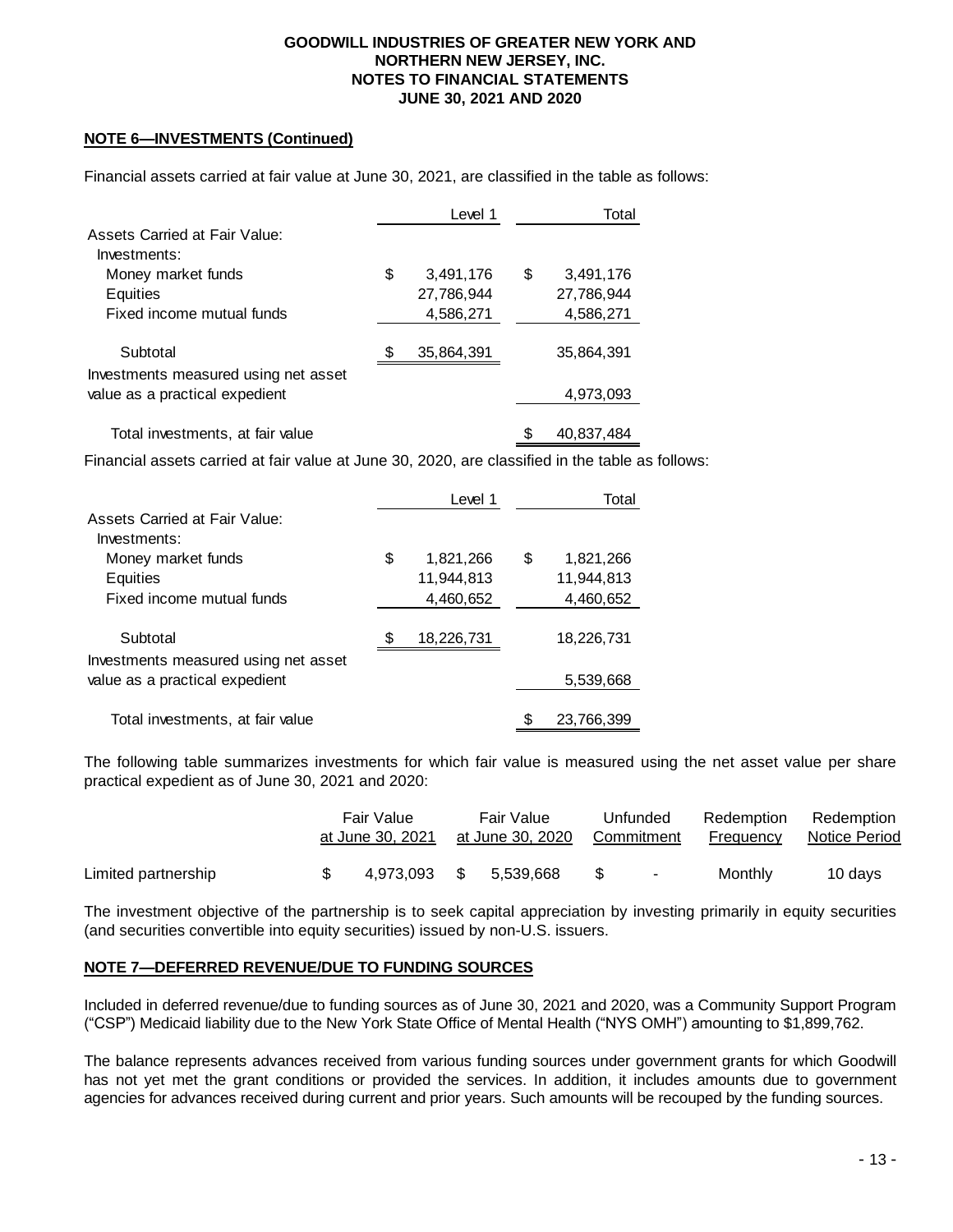#### **NOTE 8—LINE OF CREDIT**

Goodwill has a line of credit with a bank that has a maximum borrowing limit of \$5,000,000 and expires in April 2022. Interest charged by the bank is equal to the London Interbank Offering Rate ("LIBOR") rate plus 1.60 percentage points (2.60% as of June 30, 2021). As of both June 30, 2021 and 2020, Goodwill has outstanding borrowings of \$5,000,000, respectively. The line of credit is secured by Goodwill's investments. There was no outstanding balance as of November 29, 2021. The interest expense for the line of credit for the years ended June 30, 2021 and 2020, amounted to \$152,949 and \$57,945, respectively.

#### **NOTE 9—LOAN PAYABLE**

In March 2021, Goodwill applied for and received a Paycheck Protection Program ("PPP") loan in the amount of \$10,000,000. The loan is funded by the Coronavirus Aid Relief and Economic Security ("CARES") Act through Signature Bank (the "Lender") and is to assist Goodwill in paying eligible payroll and other occupancy costs resulting from revenue losses due to COVID-19. The loan accrues interest at 1% and is due in full within five years of the date a loan number was assigned, March 25, 2021. If Goodwill meets the requirements under the CARES Act for forgiveness and is approved for forgiveness, no payments will be required for the loan. If Goodwill does not submit to the Lender a Loan Forgiveness Application within 10 months of the end of the Loan Forgiveness Covered Period, which is up to 24 weeks after the disbursement of the loan, they must pay principal and interest in monthly installments over the remaining term of the Loan, unless otherwise forgiven in whole or in part in accordance with PPP regulations.

#### **NOTE 10―EQUIPMENT LOAN PAYABLE**

During the year ended June 30, 2019, Goodwill obtained loans secured by their equipment. Goodwill obtained three additional loans during the year ended June 30, 2020. The loans are payable in monthly installments through December 2024 and bear interest at approximately four percent.

Future minimum loan payments for each of the years subsequent to June 30, 2021 were as follows:

| S | 830,328   |
|---|-----------|
|   | 822,301   |
|   | 641,761   |
|   | 116,332   |
|   | 2.410.722 |
|   |           |

Interest expense for the years ended June 30, 2021 and 2020 was \$86,103 and \$99,179, respectively.

#### **NOTE 11—NET ASSETS WITH DONOR RESTRICTIONS**

Net assets with donor restrictions consisted of the following as of June 30:

|                                   | 2020         | 2020    |
|-----------------------------------|--------------|---------|
| Program services                  | \$<br>51.549 | 51.459  |
| <b>Bridge to Technology</b>       | 260,124      | -       |
| Unappropriated endowment earnings | 210,558      | -       |
| Donor-restricted endowment corpus | 889,878      | 789,878 |
|                                   | 1.412.109    | 841,337 |

During the years ended June 30, 2021 and 2020, \$39,786 and \$0 of net assets with donor restrictions were released and transferred to the net assets without donor restrictions category by incurring costs which satisfied the restricted purposes, respectively.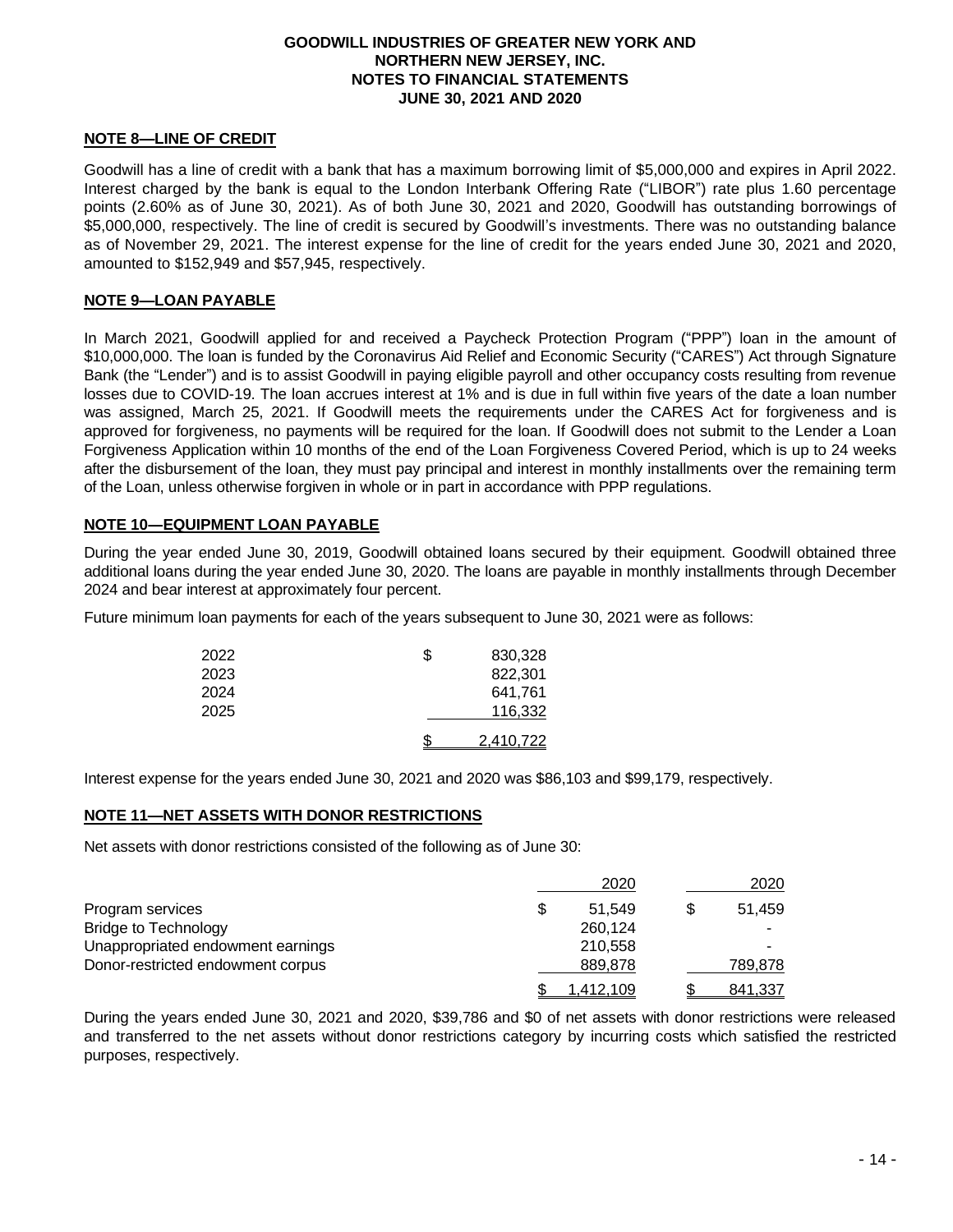#### **NOTE 12—ENDOWMENT NET ASSETS**

Endowment net assets consist of donor-restricted and Board designated endowment funds. As required by U.S. GAAP, net assets associated with endowment funds are classified and reported based on the existence or absence of donor-imposed restrictions. See Note 2B for details on how Goodwill maintains its net assets.

New York State adopted as law the New York Prudent Management of Institutional Funds Act ("NYPMIFA") on September 17, 2010. NYPMIFA creates a rebuttable presumption of imprudence if an organization appropriates more than 7% of a donor-restricted permanent endowment fund's fair value (averaged over a period of not less than the preceding five years) in any year. Any unappropriated earnings are reflected as net assets with donor restrictions until appropriated.

Goodwill's Board of Directors has interpreted NYPMIFA as allowing Goodwill to appropriate for expenditure or accumulate so much of an endowment fund as Goodwill determines is prudent for the uses, benefits, purposes, and duration for which the endowment fund is established, subject to the intent of the donor as expressed in the gift instrument.

Goodwill has adopted investment and spending policies that attempt to achieve growth of both principal value and income over time sufficient to preserve or increase the purchasing power of the assets of endowed funds and to provide a predictable stream of funding for programs supported by its endowment and other board-designated commitments reflected in the annual operating budget. The investment policy adopted by the Board of Directors sets forth a quarterly withdrawal rate of 5% on the average quarterly closing fair market value of the previous 20 quarters.

The policy for valuing Goodwill's investments is disclosed in Notes 2E and 2K. In accordance with U.S. GAAP, organizations are required to disclose any deterioration of the fair value of assets associated with donor-restricted endowment funds that fall below the level the donor requires the organization to retain in perpetuity. Goodwill has not incurred such deficiencies in its endowment funds as of June 30, 2021 and 2020.

Changes in endowment net assets for year ended June 30, 2021, are as follows:

|                                         | <b>Board</b><br>Designated | Endowment<br>Earnings | Endowment<br>Corpus | Total          |
|-----------------------------------------|----------------------------|-----------------------|---------------------|----------------|
| Investment activity:                    |                            |                       |                     |                |
| Interest and dividends                  | \$<br>360,678              | 13,312<br>\$.         | \$                  | \$.<br>373,990 |
| Realized gains                          | 1,664,968                  | 61,448                |                     | 1,726,416      |
| Unrealized gains                        | 4,175,765                  | 154,113               |                     | 4,329,878      |
| Investment fees                         | (66,834)                   | (2, 467)              |                     | (69, 301)      |
|                                         | 6,134,577                  | 226,406               |                     | 6,360,983      |
| Appropriated and transferred to board   |                            |                       |                     |                |
| designated                              | 15,848                     | (15, 848)             |                     |                |
| Unappropriated endowment earnings       |                            | 210,558               |                     | 210,558        |
| Contributions                           |                            |                       | 100,000             | 100,000        |
| Endowment earnings appropriation        | (1, 126, 384)              |                       |                     | (1, 126, 384)  |
| Change in endowment net assets          | 5,234,599                  | 210,558               | 100,000             | 5,545,157      |
| Endowment net assets, beginning of year | 21,402,097                 |                       | 789,878             | 22,191,975     |
| Endowment net assets, end of year       | 26,426,138                 | 210,558               | 889,878             | 27,526,574     |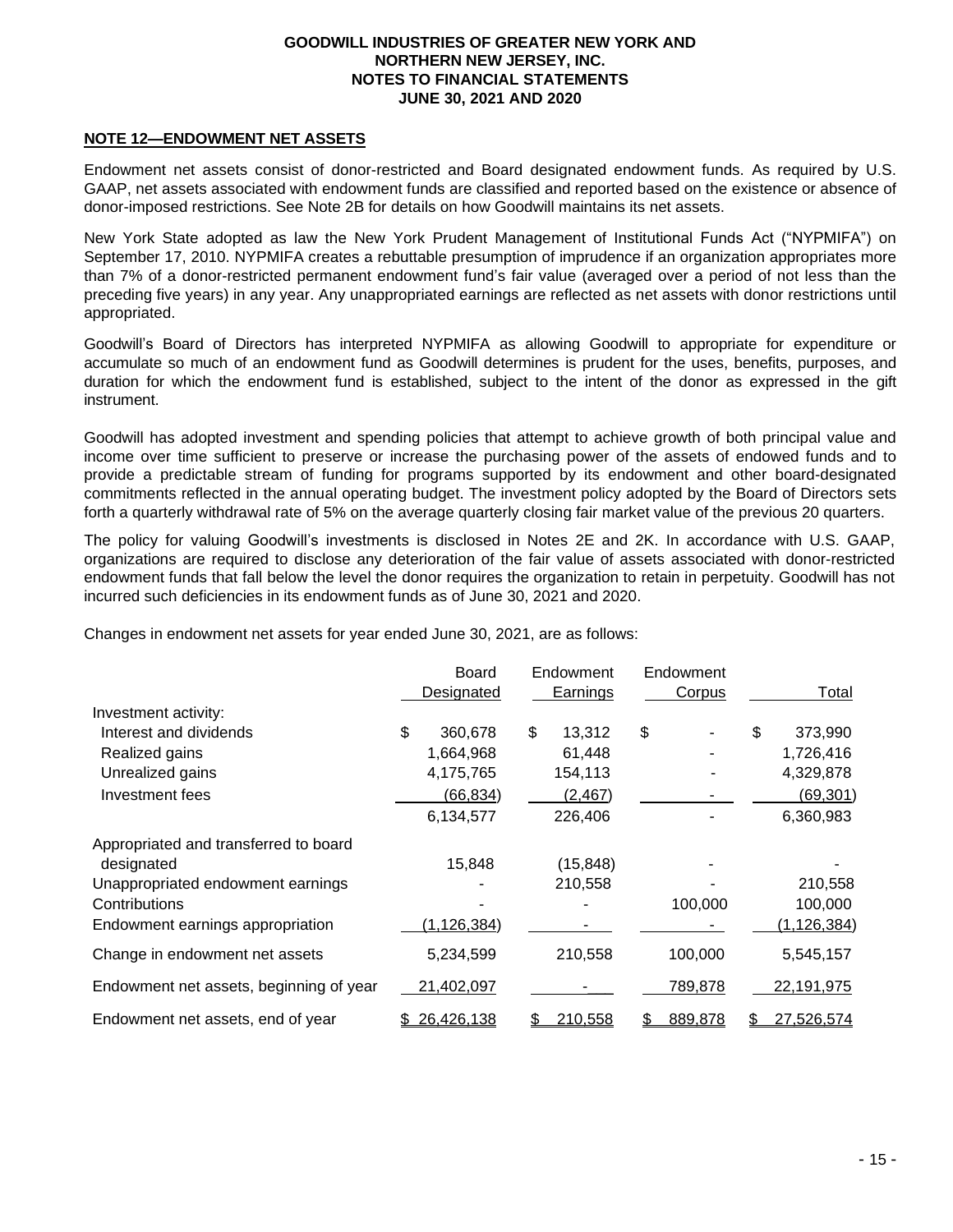#### **NOTE 12—ENDOWMENT NET ASSETS (Continued)**

Changes in endowment net assets for year ended June 30, 2020, are as follows:

|                                         | <b>Board</b>  | Endowment    |               |
|-----------------------------------------|---------------|--------------|---------------|
|                                         | Designated    | Corpus       | Total         |
| Investment activity:                    |               |              |               |
| Interest and dividends                  | \$<br>492,221 | \$<br>17,321 | \$<br>509,542 |
| Realized gains                          | 356,808       | 12,556       | 369,364       |
| Unrealized losses                       | (729, 483)    | (25, 670)    | (755, 153)    |
| Investment fees                         | (44, 100)     | (1, 552)     | (45, 652)     |
|                                         | 75,446        | 2,655        | 78,101        |
| Appropriated and transferred to board   |               |              |               |
| designated                              | 2,655         | (2,655)      |               |
| Contributions                           | 279,888       |              | 279,888       |
| Endowment earnings appropriation        | (1,070,840)   |              | (1,070,840)   |
| Change in endowment net assets          | (712, 851)    |              | (712, 851)    |
| Endowment net assets, beginning of year | 22,114,948    | 789,878      | 22,904,826    |
| Endowment net assets, end of year       | 21,402,097    | 789,878      | 22,191,975    |

Endowment net assets of \$27,526,574 and \$22,191,975 as of June 30, 2021 and 2020, respectively, are included in investments in the accompanying statements of financial position.

#### **NOTE 13—PENSION PLANS**

Goodwill has two pension plans covering all qualifying employees. The first plan is a qualified money purchase defined contribution pension plan covering all eligible employees. Employer contributions amounted to \$240,769 and \$189,409 for the years ended June 30, 2021 and 2020, respectively. The second plan is a 403(b) Plan that only provides for employee contributions.

#### **NOTE 14—COMMITMENTS AND CONTINGENCIES**

- A. Pursuant to Goodwill's contractual relationships with certain governmental funding sources, outside governmental agencies have the right to examine the books and records of Goodwill involving transactions relating to these contracts. The accompanying financial statements make no provision for possible disallowances or payback other than discussed in Note 7. In addition, certain agreements provide that some property and equipment, or portions thereof, either owned by or on loan to Goodwill must be utilized by Goodwill to continue owning and/or using these assets.
- B. Goodwill is obligated, pursuant to various lease agreements, to approximate future minimum annual rentals for real and personal property for each of the years subsequent to June 30, 2021 and thereafter, as follows:

| 2022       | S | 12,675,000 |
|------------|---|------------|
| 2023       |   | 10,725,000 |
| 2024       |   | 8,571,000  |
| 2025       |   | 7,278,000  |
| 2026       |   | 6,581,000  |
| Thereafter |   | 41,283,000 |
|            |   | 87,113,000 |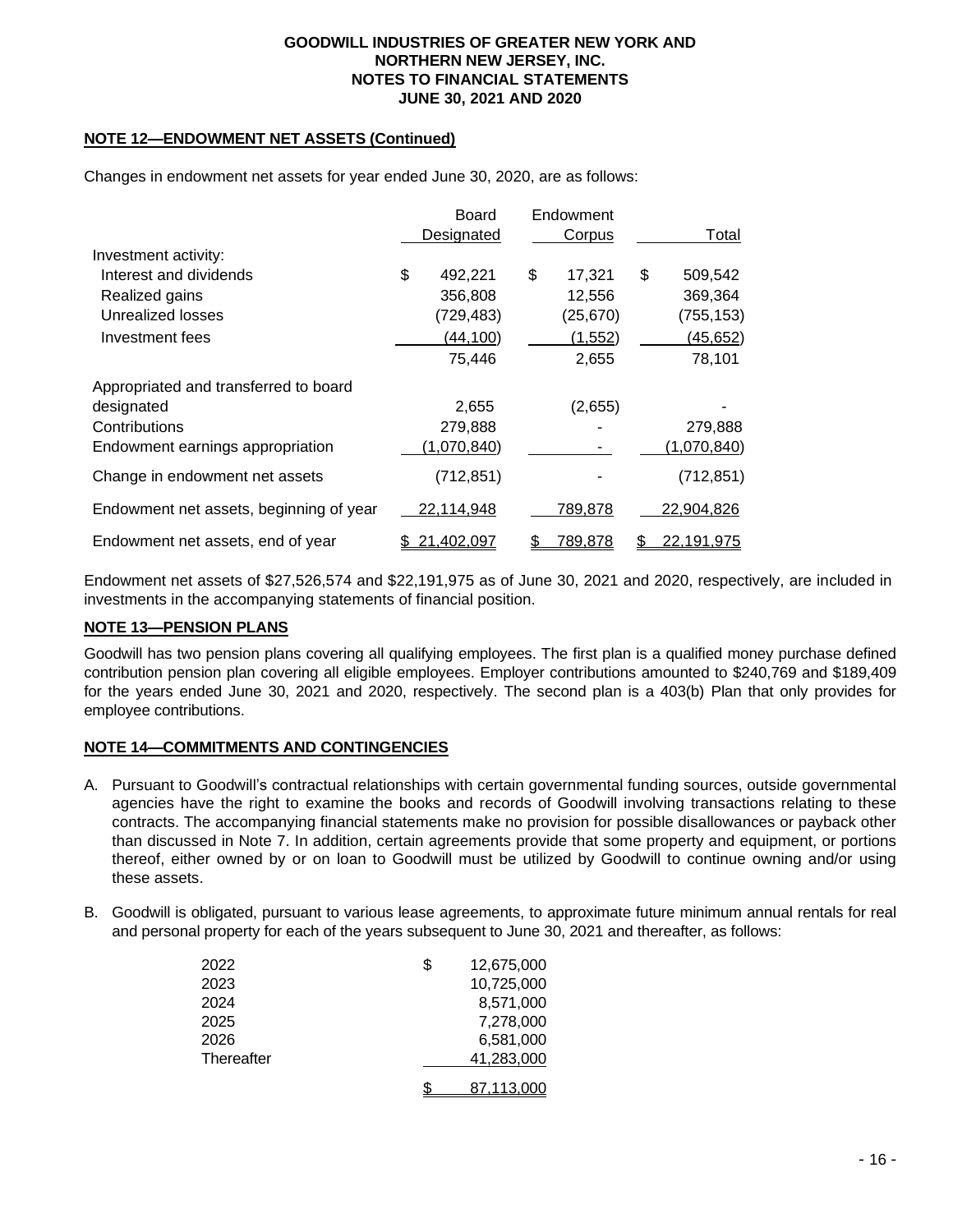#### **NOTE 14—COMMITMENTS AND CONTINGENCIES (Continued)**

Rent expense for real property amounted to \$13,188,687 and \$16,278,019 for the years ended June 30, 2021 and 2020, respectively. Rent expense for personal property amounted to \$518,548 and \$1,273,611 for the years ended June 30, 2021 and 2020, respectively. Such amounts are included in occupancy, transportation and equipment maintenance and rental expenses in the accompanying financial statements. Goodwill is also obligated for certain other costs at some of the locations. In addition, under the terms of several of the leases, Goodwill is obligated to pay escalation rentals for certain operating expenses and real estate taxes.

After June 30, 2020, Goodwill renegotiated or terminated certain lease agreements as a result of the pandemic. The amounts shown in the future commitments table above represent the results of the new lease terms. Rent abatements totaled approximately \$1,500,000 and are included under occupancy in the statement of functional expenses for the year ended June 30, 2021.

- C. Goodwill is a defendant with respect to various claims involving accidents and other issues arising in the normal conduct of its business. Management and legal counsels believe the ultimate resolution of these claims will not have a material impact on the financial position and changes in net assets of Goodwill.
- D. Goodwill believes it has no uncertain tax positions as of June 30, 2021 and 2020, in accordance with Accounting Standards Codification ("ASC") Topic 740 ("Income Taxes"), which provides standards for establishing and classifying any tax provisions for uncertain tax positions.
- E. The COVID-19 pandemic remains an evolving situation. The extent of the impact of COVID-19 on Goodwill's business and financial results will depend on future developments, including the duration and spread of the outbreak. Due to the changing business environment, and other circumstances resulting from the COVID-19 pandemic, Goodwill is currently unable to fully determine the extent of COVID-19's impact on its business in future periods. Its performance in future periods may be influenced by the timing, length, and intensity of the economic recoveries in the United States. Goodwill continues to monitor evolving economic and general business conditions and the actual and potential impacts on its financial position and results of operations.

# **NOTE 15―CONCENTRATIONS**

Cash and cash equivalents that potentially subject Goodwill to a concentration of credit risk include cash accounts with various institutions that exceeded the Federal Deposit Insurance Corporation ("FDIC") insurance limits. Interest bearing accounts are insured up to \$250,000 per depositor. As of June 30, 2021 and 2020, cash and cash equivalents held in one bank exceeded FDIC limits by approximately \$8,876,000 and \$901,000, respectively. Such excess excludes outstanding checks.

#### **NOTE 16―RESTRUCTURING COSTS**

During the years ended June 30, 2021 and 2020, Goodwill approved a plan to restructure certain components of its operations, which included consolidating program sites, closing some locations, and ending some programs. The following were the estimated accrued restructuring costs as of June 30:

|                            | 2021                 | 2020                 |
|----------------------------|----------------------|----------------------|
| Occupancy<br>Severance pay | \$<br>8,176,902<br>٠ | 6,811,250<br>230,000 |
| Other                      | -                    | 44,104               |
|                            | 8.176.902            | <u>7,085,354</u>     |